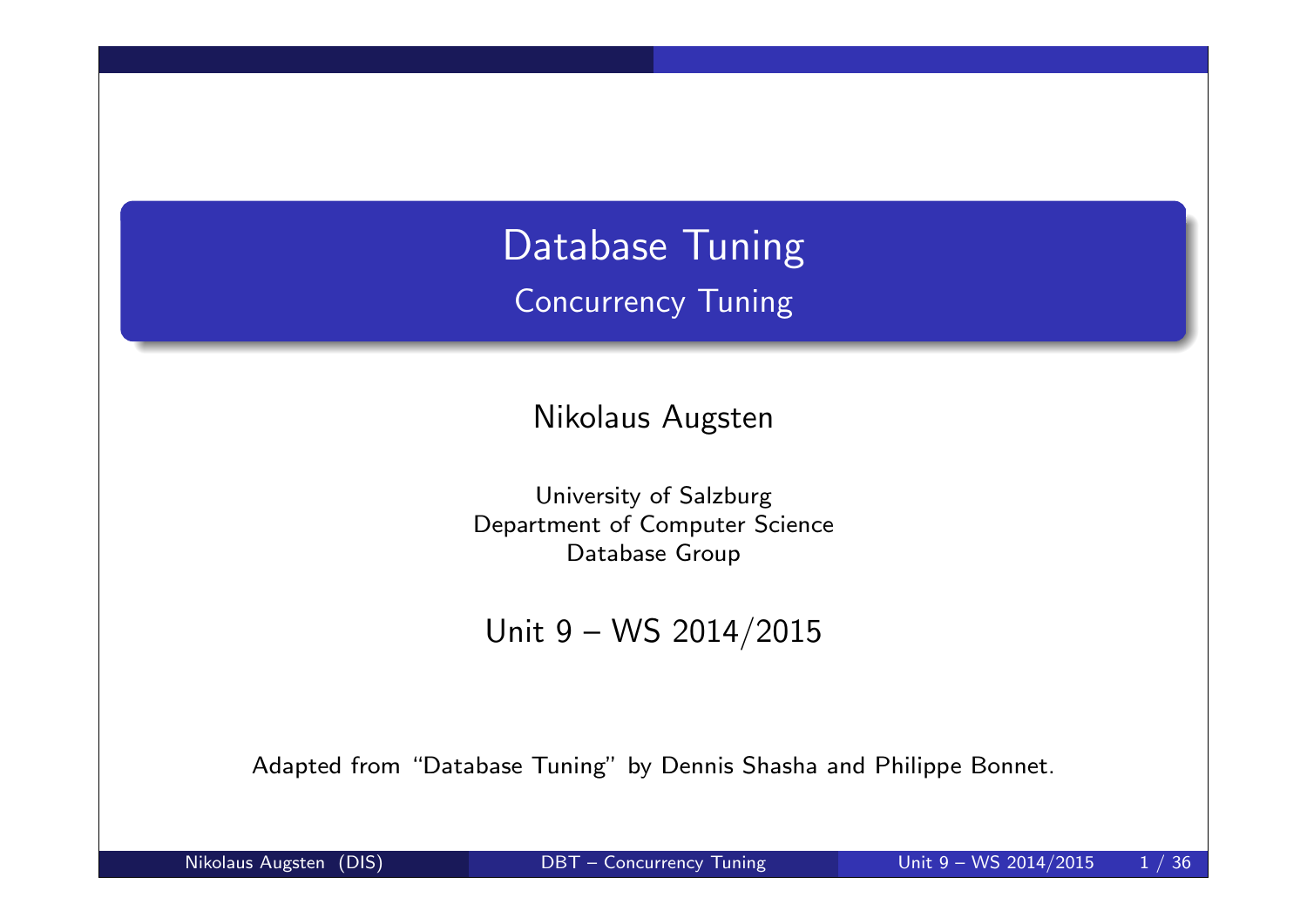## **Outline**

### 1 Concurrency Tuning

- Weaken Isolation Guarantees
- **Transaction Chopping**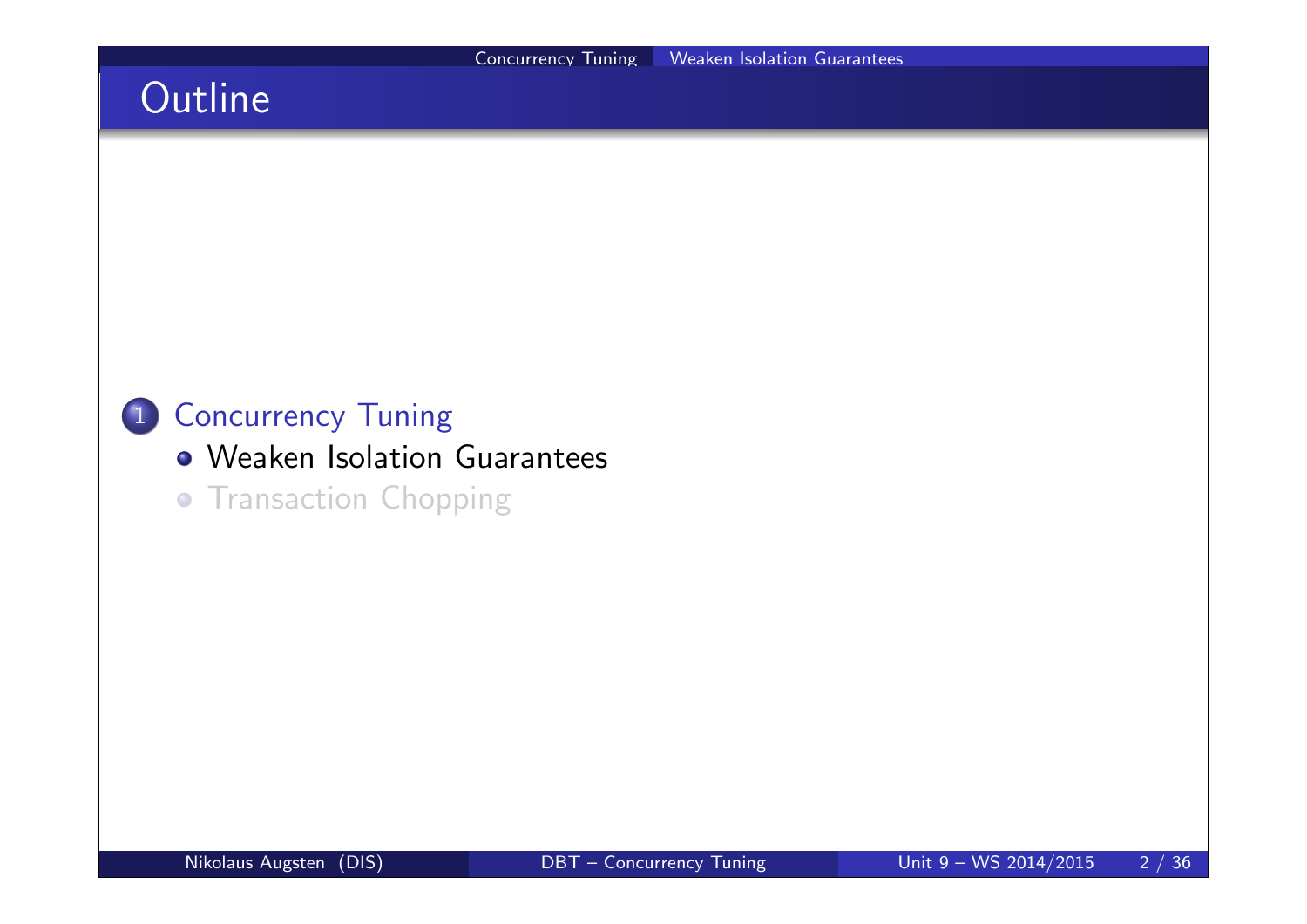## Undesirable Phenomena of Concurrent Transactions

- **o** Dirty read
	- transaction reads data written by concurrent uncommitted transaction
	- problem: read may return a value that was never in the database because the writing transaction aborted

#### Non-repeatable read

- different reads on the same item within a single transaction give different results (caused by other transactions)
- e.g., concurrent transactions  $T_1: x = R(A)$ ,  $y = R(A)$ ,  $z = y x$  and  $T_2$ :  $W(A = 2*A)$ , then z can be either zero or the initial value of A (should be zero!)

#### Phantom read

- repeating the same query later in the transaction gives a different set of result tuples
- o other transactions can insert new tuples during a scan
- e.g., "Q: get accounts with *balance*  $> 1000$ " gives two tuples the first time, then a new account with *balance*  $> 1000$  is inserted by an other transaction; the second time  $Q$  gives three tuples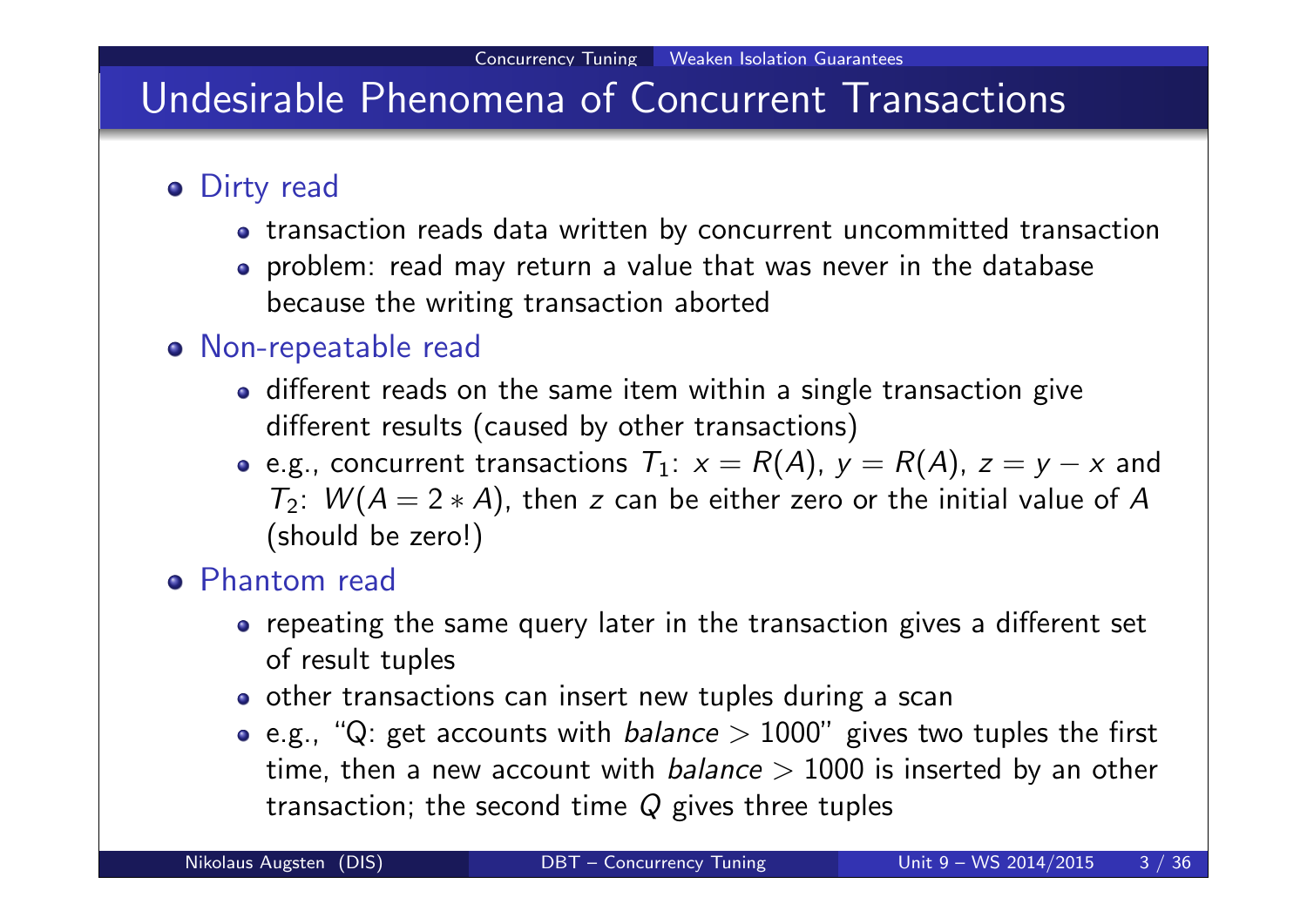## Isolation Guarantees (SQL Standard)

- Read uncommitted: dirty, non-repeatable, phantom
	- read locks released after read; write locks downgraded to read locks after write, downgraded locks released according to 2-phase locking
	- reads may access uncommitted data
	- writes do not overwrite uncommitted data
- Read committed: non-repeatable, phantom
	- read locks released after read, write locks according to 2-phase locking
	- reads can access only committed data
	- cursor stability: in addition, read is repeatable within single SELECT
- Repeatable read: phantom
	- 2-phase locking, but no range locks
	- **•** phantom reads possible
- **o** Serializable:
	- none of the undesired phenomenas can happen
	- enforced by 2-phase locking with range locks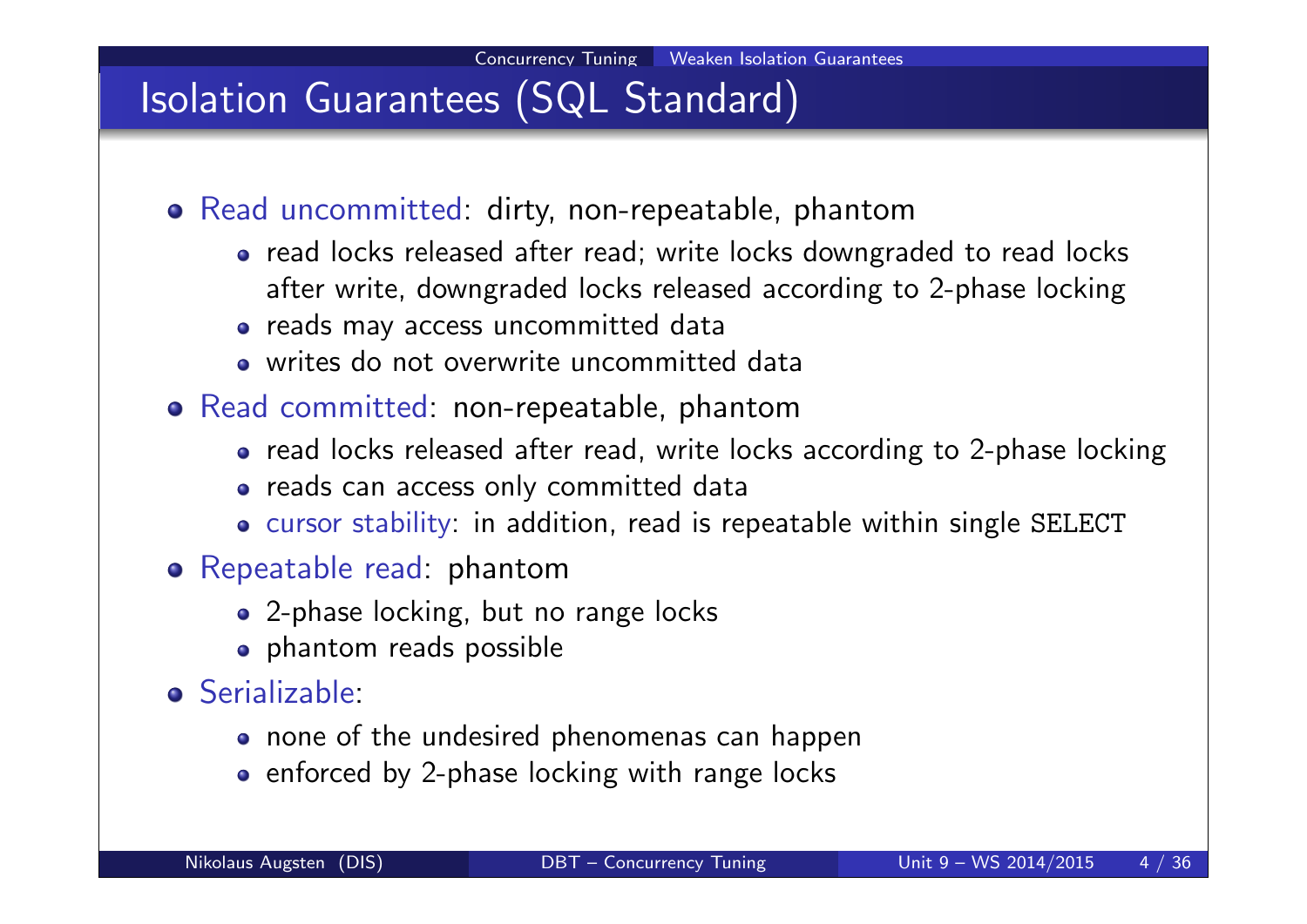#### Experimental setup:

- T1: summation query: SELECT SUM(balance) FROM Accounts
- T2: money transfers between accounts
- **•** row level locking
- Parameter: number of concurrent threads
- **o** Measure:
	- percentage of correct answers (over multiple tries)
	- measure throughput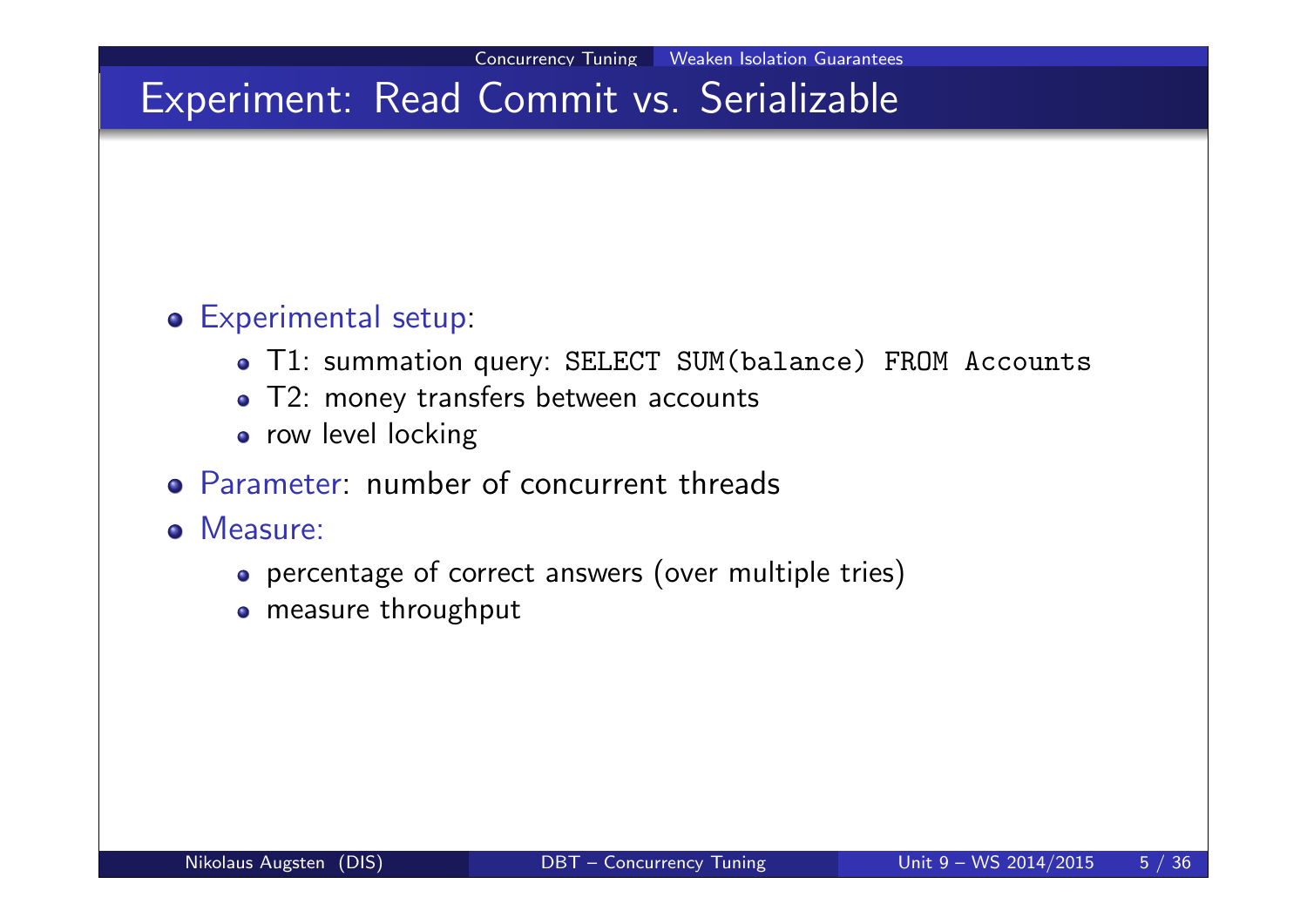

Concurrency Tuning Weaken Isolation Guarantees

Read committed allows sum of account balances after debit operation has taken place but before corresponding credit operation is performed – incorrect sum!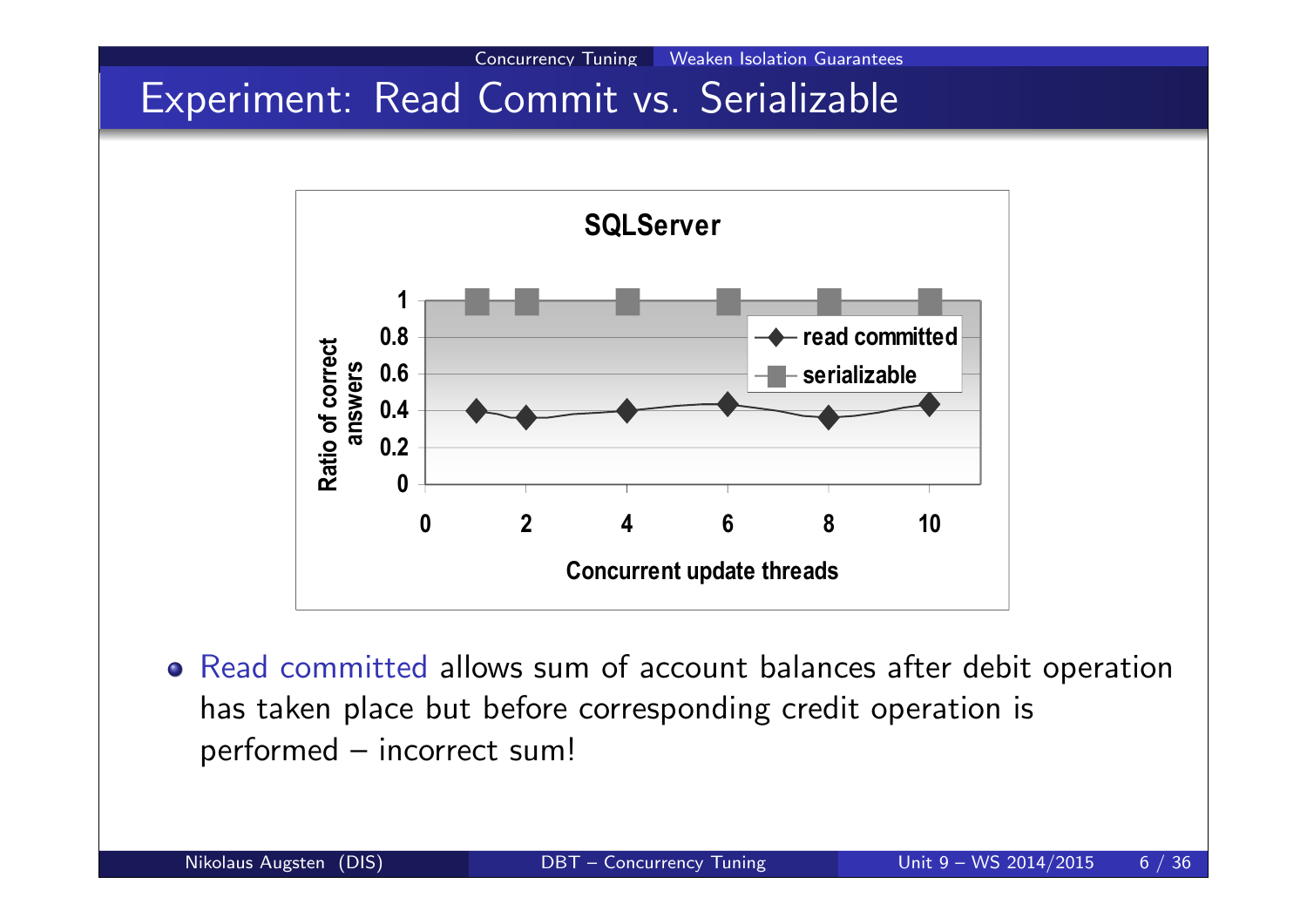

Concurrency Tuning Weaken Isolation Guarantees

- Read committed: faster, but incorrect answers
- Serializable: always correct, but lower throughput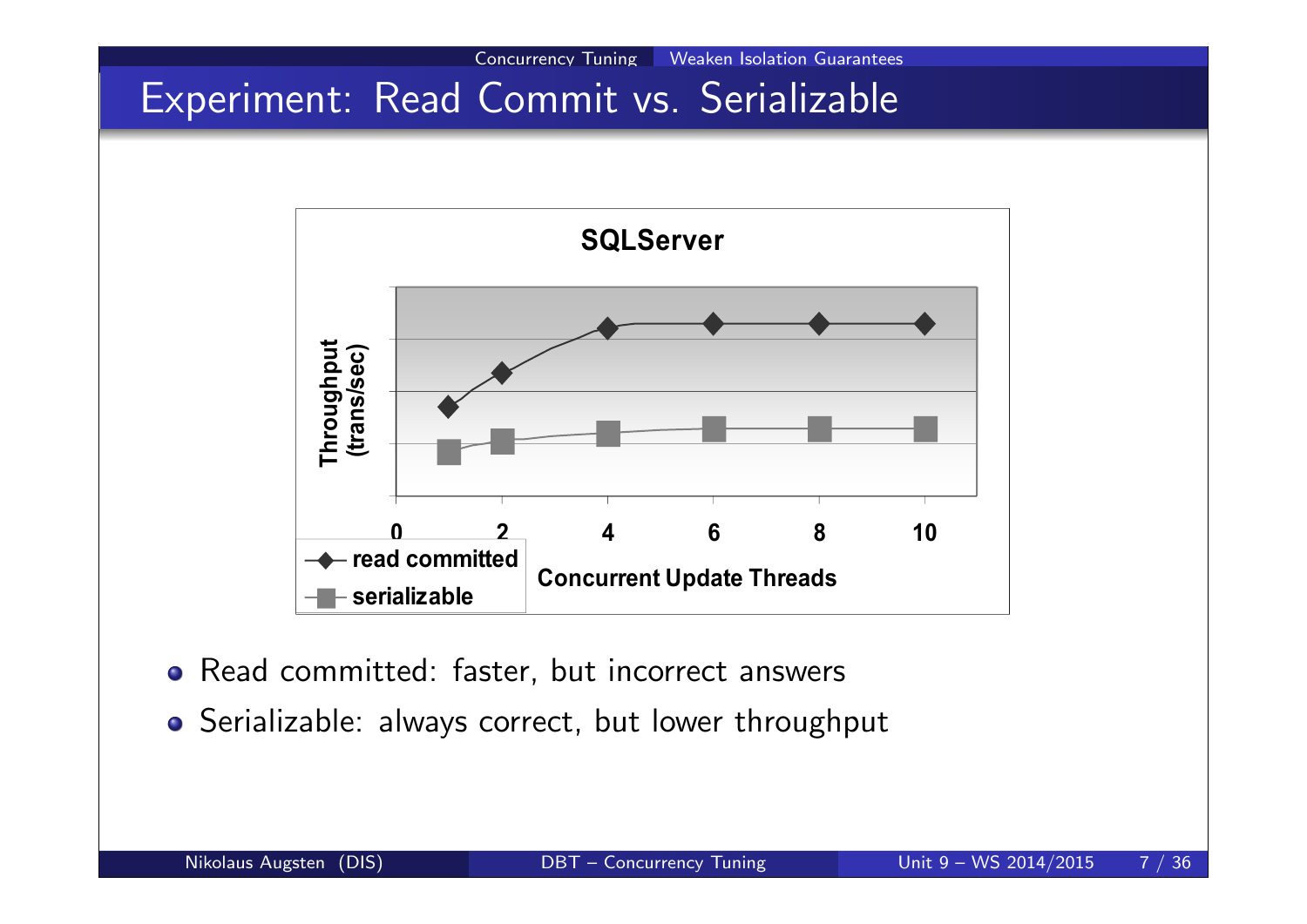## When To Weaken Isolation Guarantees?

- Query does not need exact answer (e.g., statistical queries)
	- $\bullet$  example: count all accounts with balance > \$1000.
	- o read committed is enough!
- **Transactions with human interaction** 
	- example: flight reservation system
	- price for serializability too high!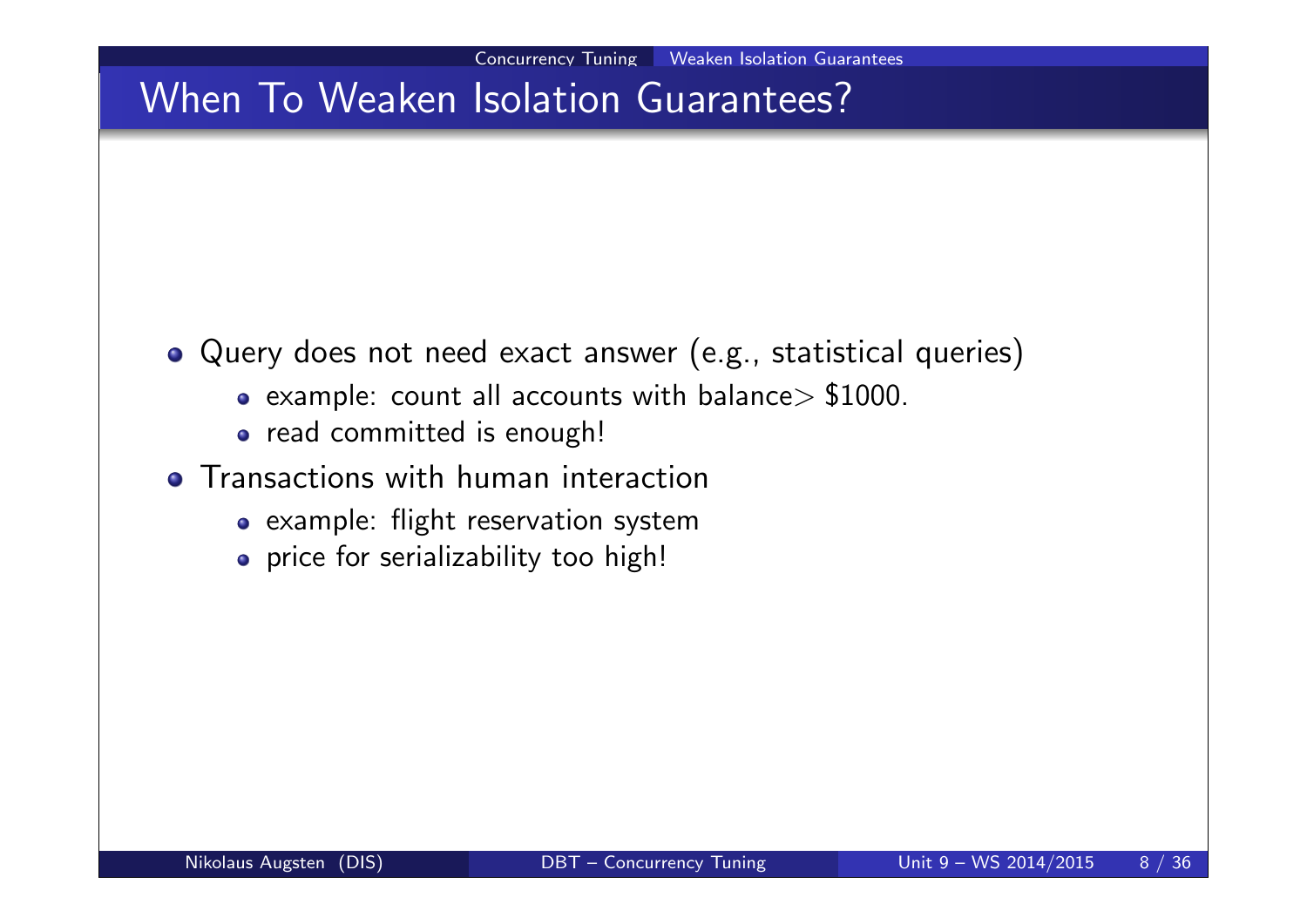### Example: Flight Reservation System

#### o Reservation involves three steps:

- 1. retrieve list of available seats
- 2. let customer decide
- 3. secure seat

#### o Single transaction:

- seats are locked while customer decides
- all other customers are blocked!
- Two transactions: (1) retrieve list, (2) secure seat
	- seat might already be taken when customer wants to secure it
	- more tolerable than blocking all other customers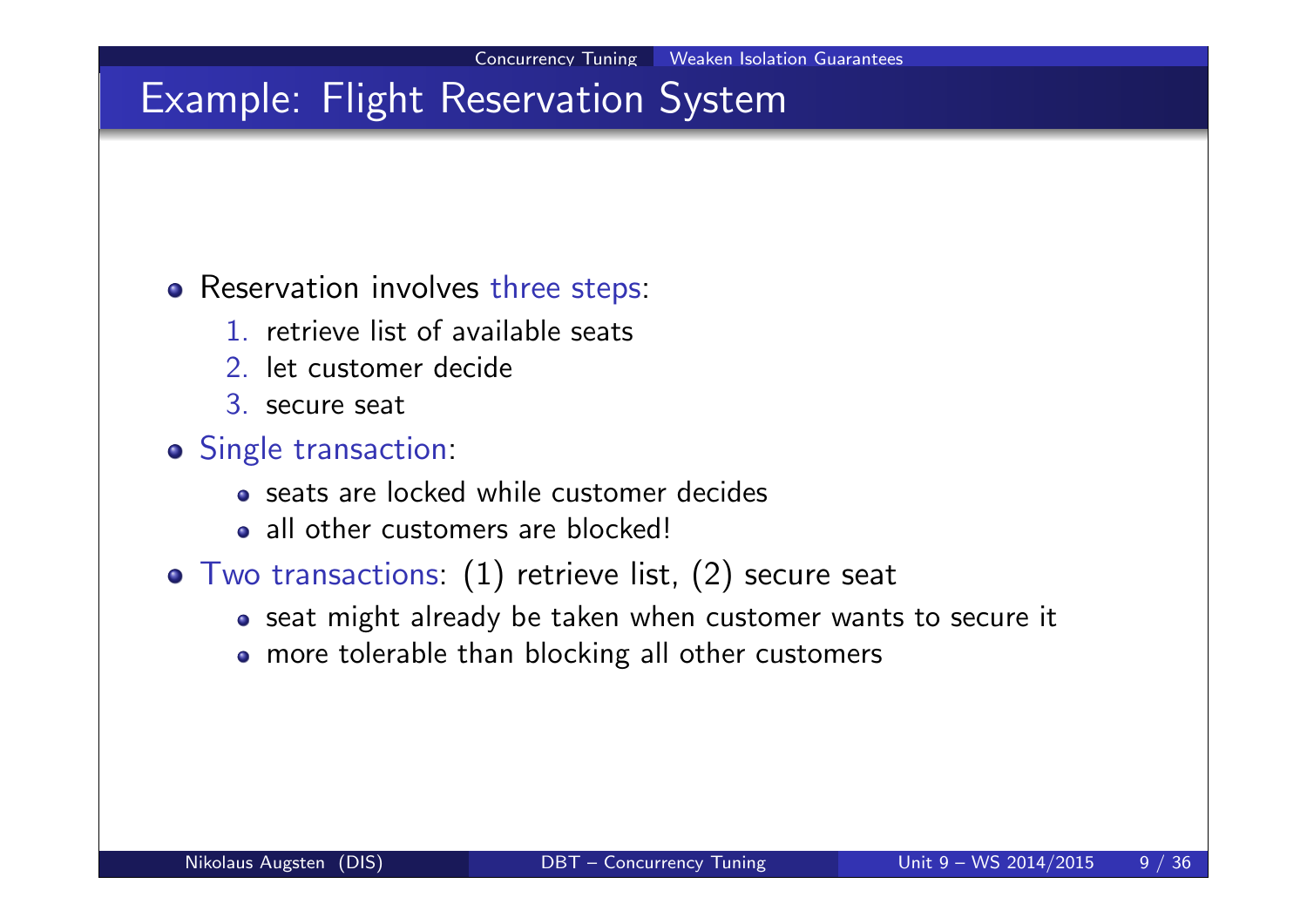## Snapshot Isolation for Long Reads – The Problem

- **Consider the following scenario in a bank:** 
	- $\bullet$  read-only query  $Q$ : SELECT SUM(deposit) FROM Accounts
	- update transaction  $T$ : money transfer between customers A and B
- 2-Phase locking inefficient for long read-only queries:
	- read-only queries hold lock on all read items
	- in our example,  $T$  must wait for  $Q$  to finish ( $Q$  blocks  $T$ )
	- o deadlocks might occur:

 $T.xL(A), Q.sL(B), Q.sL(A)$  - wait,  $T.xL(B)$  - wait

- Read-committed may lead to incorrect results:
	- Before transactions:  $A = 50, B = 30$
	- $Q : SL(A), R(A) = 50, uL(A)$
	- $\bullet$   $\mathcal{T}: xL(A), xL(B), W(A \leftarrow A + 20), W(B \leftarrow B 20), uL(A), uL(B)$
	- $Q : SL(B), R(B) = 10, uL(B)$
	- sum computed by Q for  $A + B$  is 60 (instead of 80)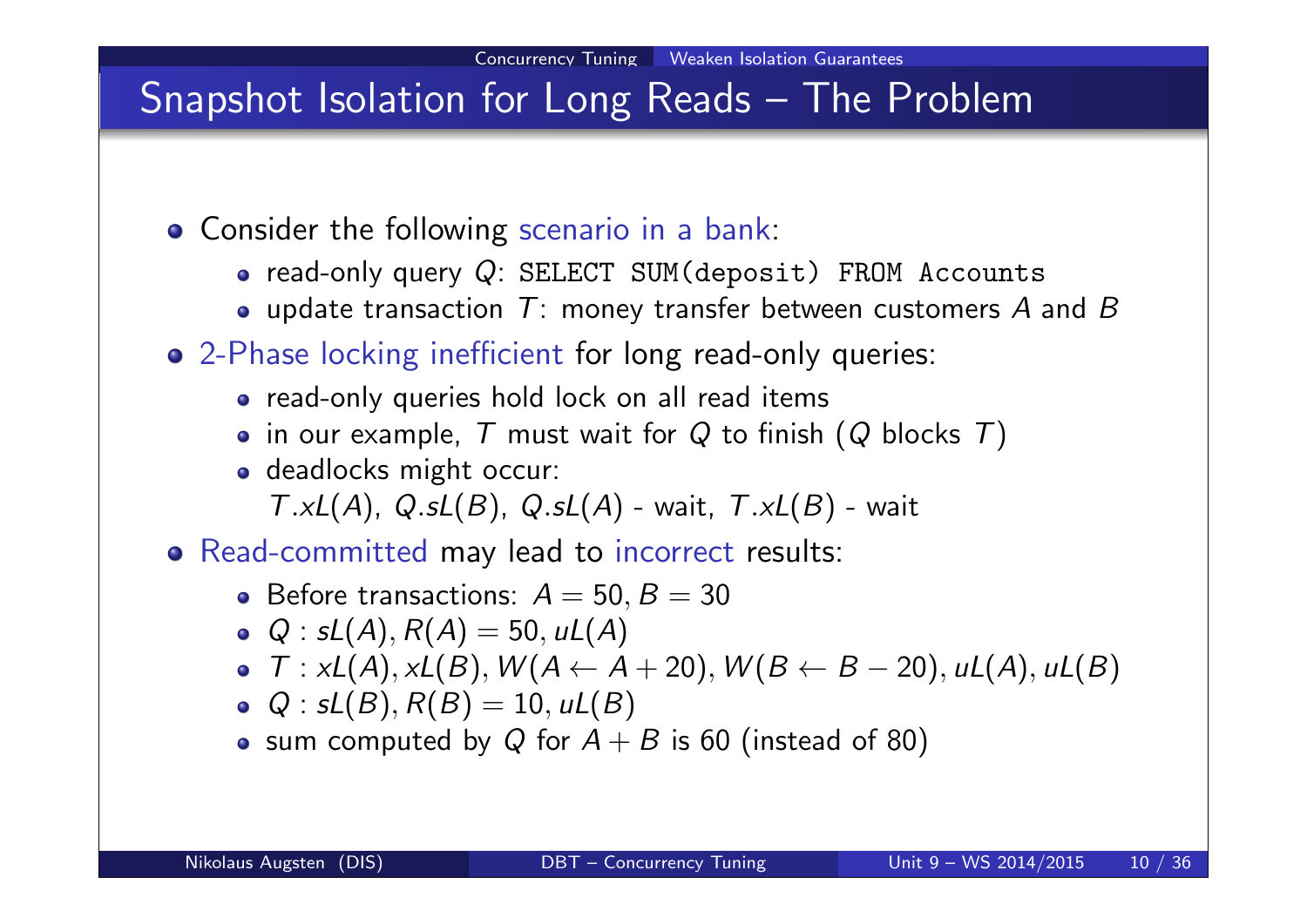## Snapshot Isolation for Long Reads

#### Snapshot isolation: correct read-only queries without locking

- read-only query  $Q$  with snapshot isolation
- remember old values of all data items that change after  $Q$  starts
- Q sees the values of the data items when Q started
- Example: bank scenario with snapshot isolation
	- Before transactions:  $A = 50, B = 30$
	- $Q : R(A) = 50$
	- $\bullet$   $\mathcal{T}: xL(A), xL(B), W(A \leftarrow A + 20), W(B \leftarrow B 20), uL(A), uL(B)$
	- $Q: R(B) = 30$  (read old value)
	- sum computed by Q for  $A + B$  is 80 as it should be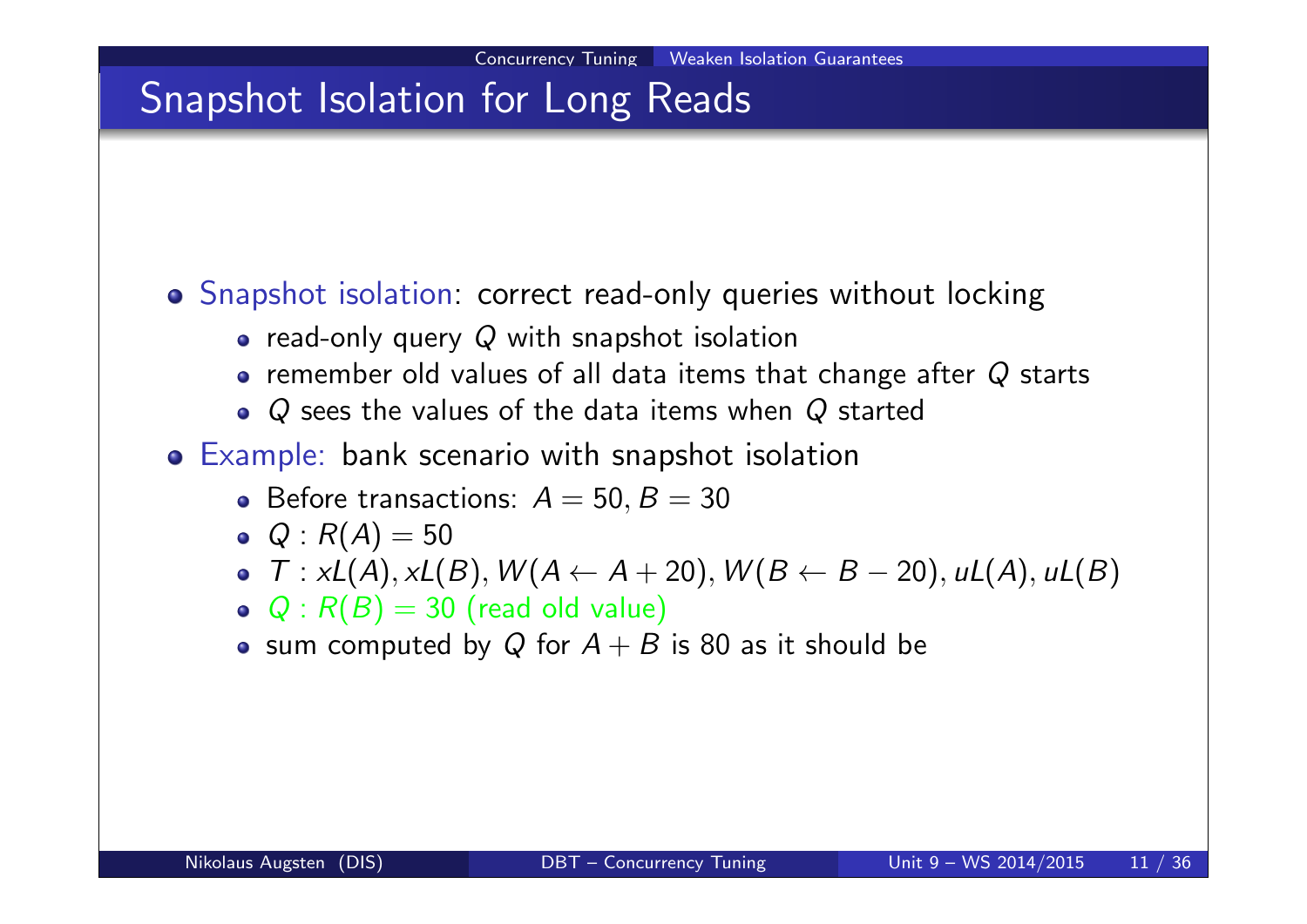## Concurrency in Oracle

- "Read committed" in Oracle means:
	- non-repeatable and phantom reads are possible at the transaction level, but not within a single SQL statement
	- update conflict: if row is already updated, wait for updating transaction to commit, then update new row version (or ignore row if deleted) – no rollback!
	- possibly inconsistent state: transaction sees updates of other transaction only on the rows that itself updates
- "Serializable" in Oracle means:
	- phenomena: none of the three undesired phenomena can happen
	- update conflict: if two transactions update the same item, the transaction that updates it later must abort – rollback!
	- not serializable: snapshot isolation does not guarantee full serializability (skew writes)
- **o** Similar in PostgreSQL.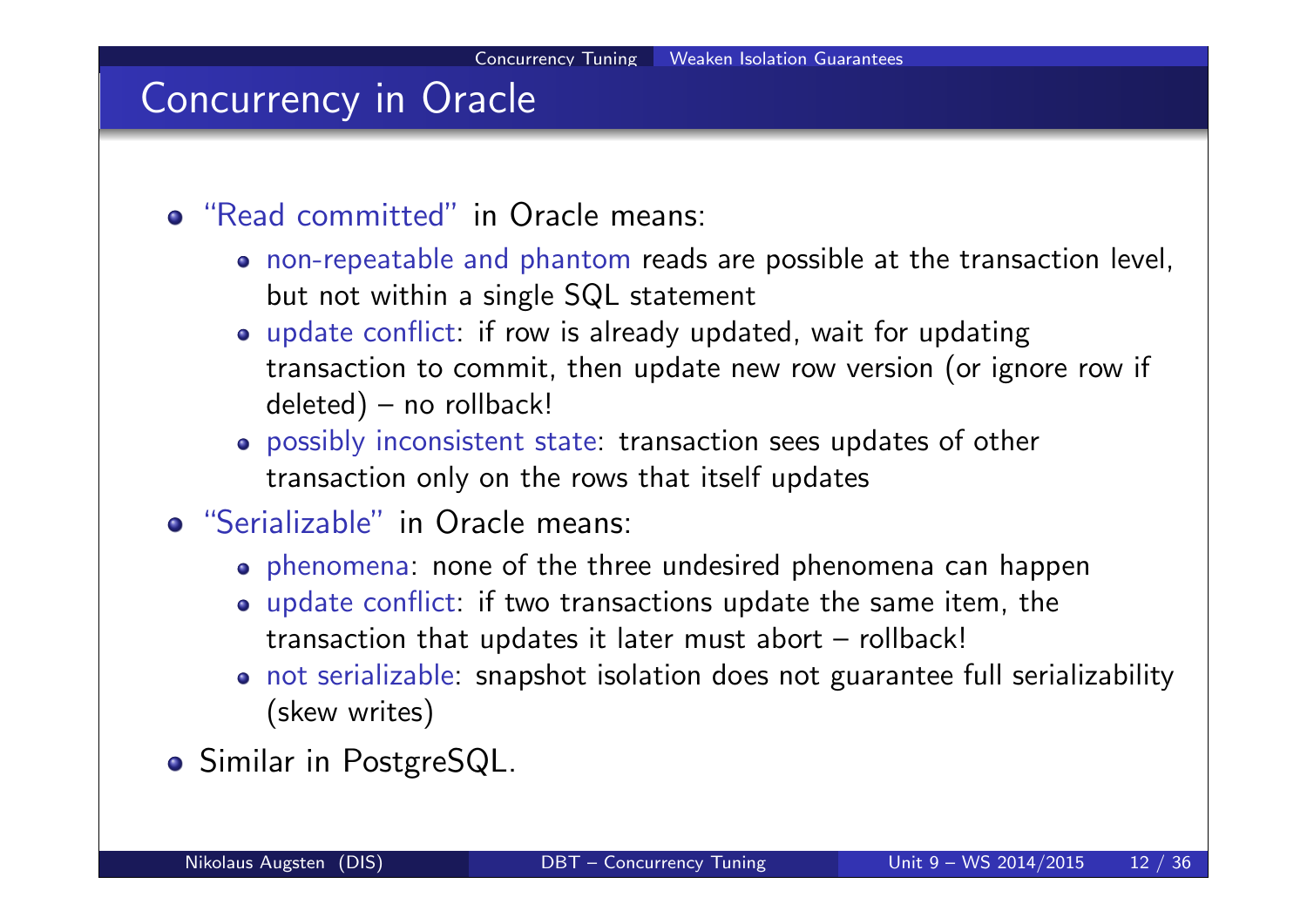## Skew Writes: Snapshot Isolation Not Serializable

- Example:  $A = 3, B = 17$ 
	- $\bullet$   $T1 \cdot A \leftarrow B$
	- $\bullet$   $T2: B \leftarrow A$
- **•** Serial execution:
	- order  $T1, T2$ :  $A = B = 17$
	- order  $T2, T1: A = B = 3$
- Snapshot isolation:
	- $T1: R(B) = 17$
	- $T2 : R(A) = 3$
	- $\bullet$   $T1 : W(A \leftarrow 17)$
	- $\bullet$   $T2 : W(B \leftarrow 3)$
	- result:  $A = 17, B = 3$  (different from serial execution)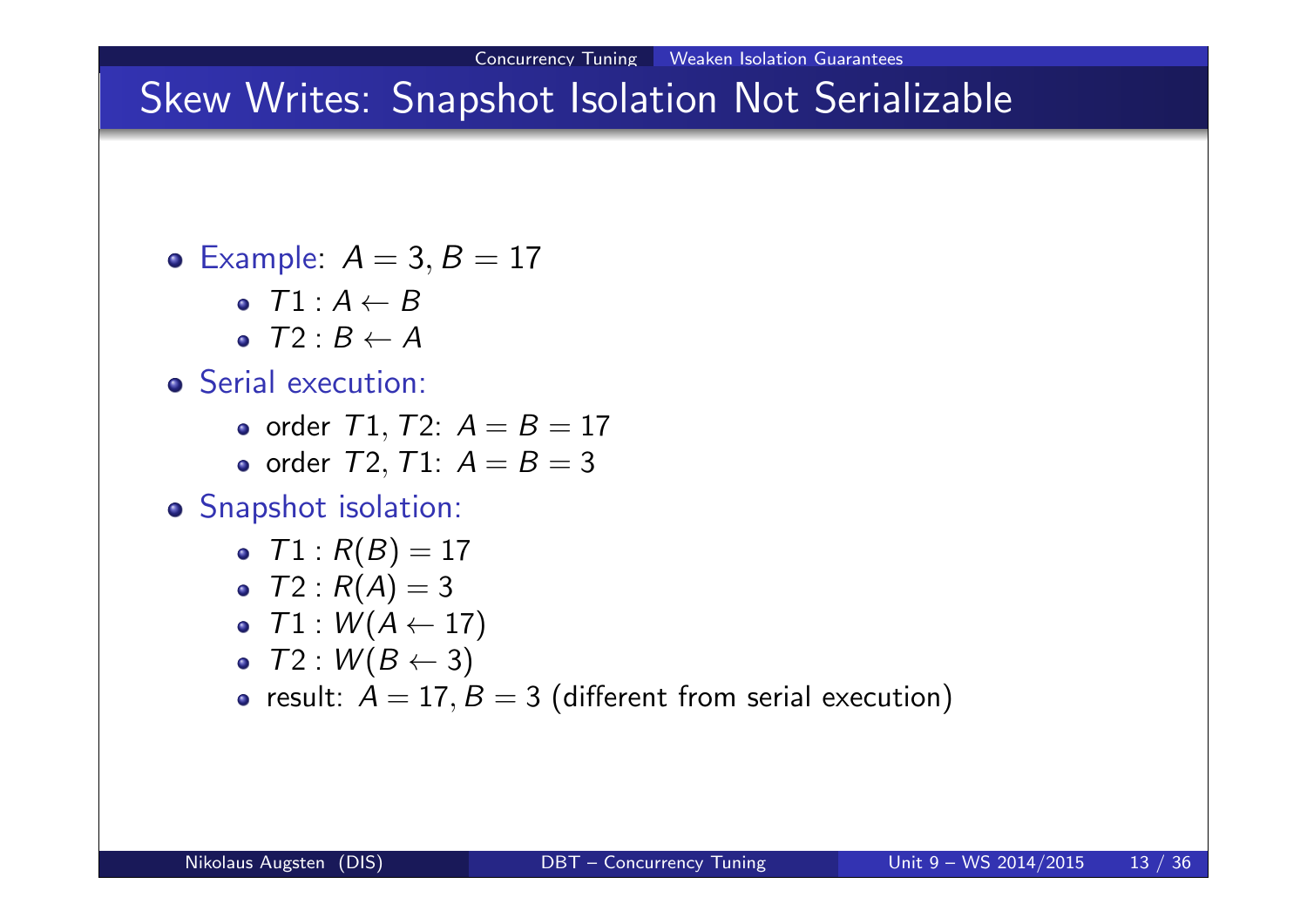### Snapshot Isolation

- Advantages: (assuming "serializable" of Oracle)
	- readers do not block writers (as with locking)
	- writers do not block readers (as with locking)
	- writers block writers only if they update the same row
	- performance similar to read committed
	- no dirty, non-repeatable, or phantom reads
- Disadvantages:
	- system must write and hold old versions of modified data (only date modified between start and end of read-only transaction)
	- does not guarantee serializability for read/write transactions
- Implementation example: Oracle 9i
	- no overhead: leverages before-image in rollback segment
	- expiration time of before-images configurable, "snapshot too old" failure if this value is too small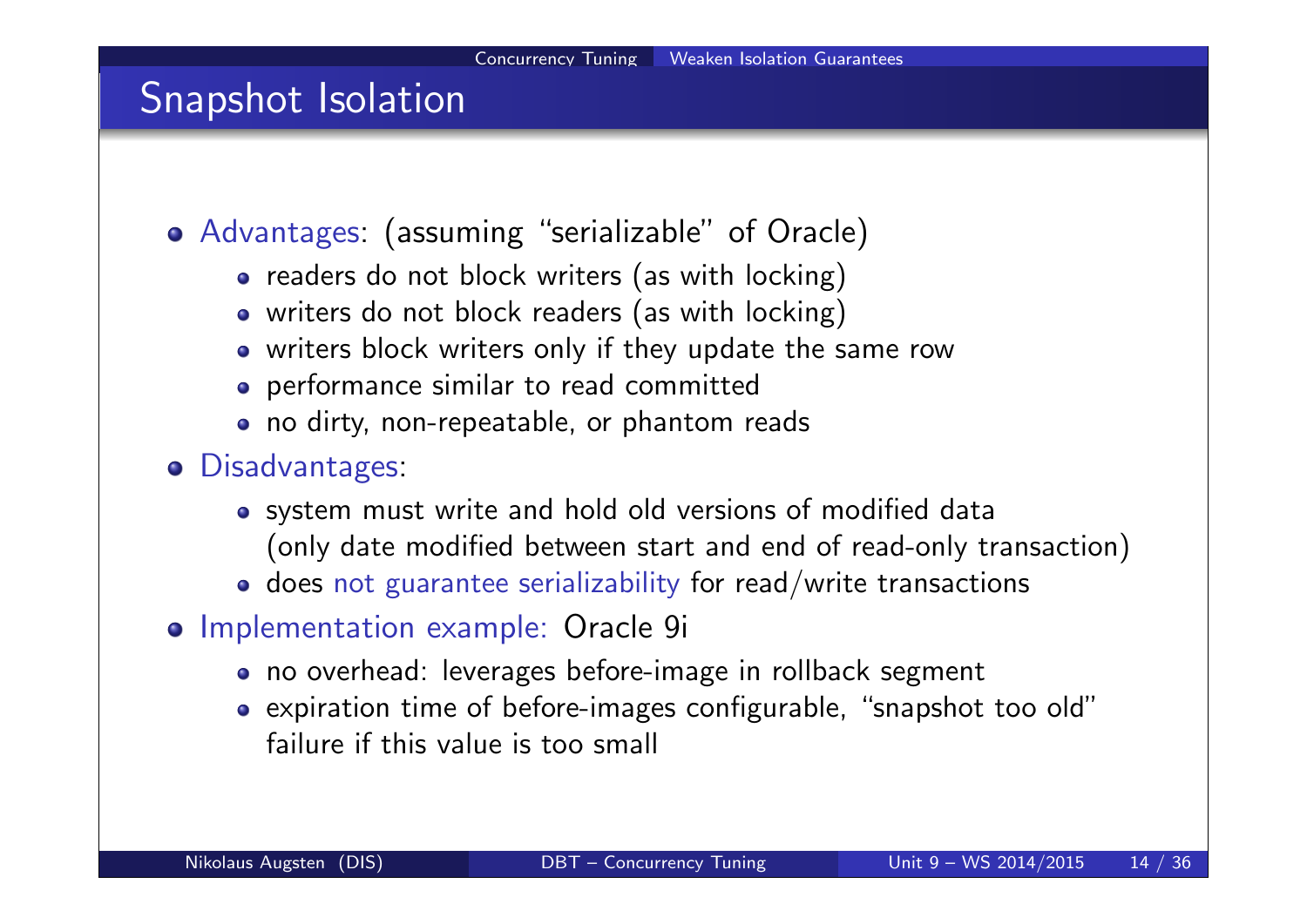## Serializable Snapshot Isolation – Workaround and Solution

- Workarounds to get true serializability with snapshot isolation:
	- create additional data item that is updated by conflicting transactions (e.g., maintain sum of A and B in our skew write example)
	- use exclusive locks for dangerous reads (e.g., use exclusive lock for reading  $A$  and  $B$  in our skew write example)
- Problem: requires static analysis of all involved transactions
- $\bullet$  Solution: serializable snapshot isolation<sup>1</sup>
	- conflicts are detected by the system
	- conflicting transactions are aborted
	- leads to more aborts, but keeps other advantages of snapshot isolation
- PostgreSQL (starting with version 9.1)
	- REPEATABLE READ is snapshot isolation
	- SERIALIZABLE is serializable snapshot isolation

 $^1$ Michael J. Cahill, Uwe Rhm, Alan David Fekete: Serializable isolation for snapshot databases. SIGMOD Conference 2008: 729-738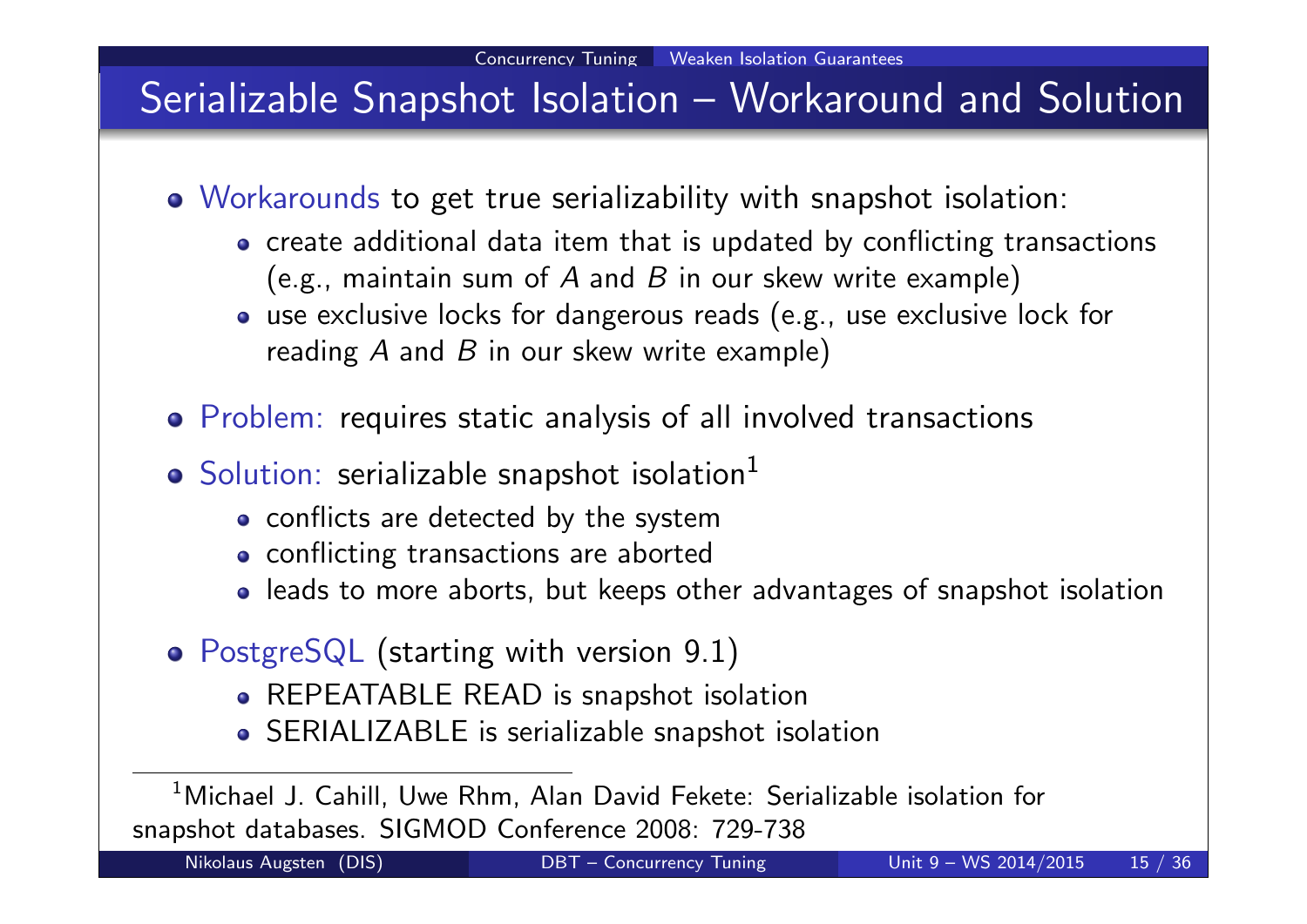### Snapshot Isolation – Summary

- Considerable performance advantages since reads are never blocked and do not block other transactions.
- Not fully serializable, although no dirty, non-repeatable, or phantom reads.
- Serializable snapshot isolation: fully serializable at the cost of more aborted transactions.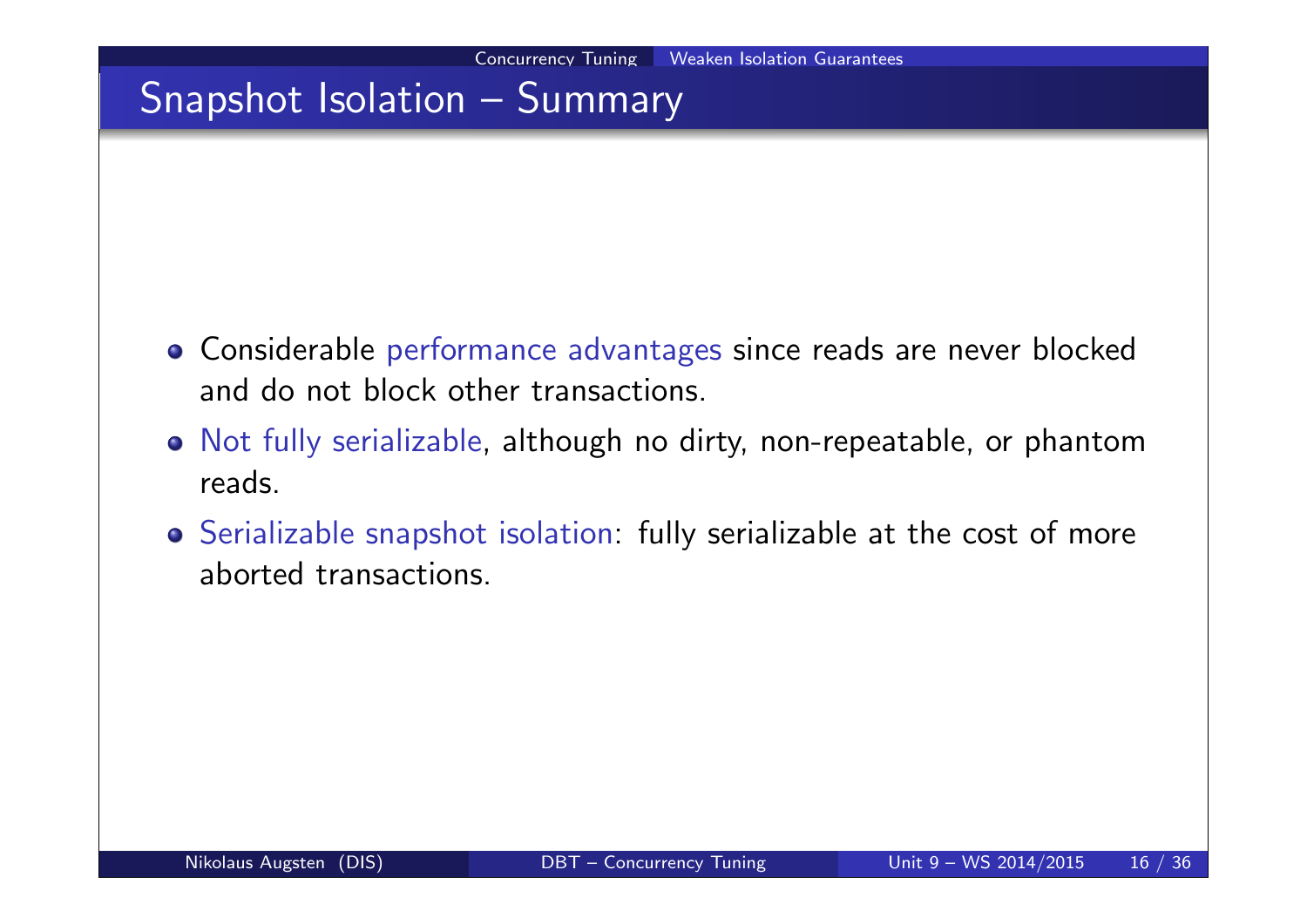

Concurrency Tuning Weaken Isolation Guarantees

- Summation query with concurrent transfers between bank accounts.
- Oracle snapshot isolation: read-only summation query is not disturbed by concurrent transfer queries
- Summation (read-only) queries always give exact answer.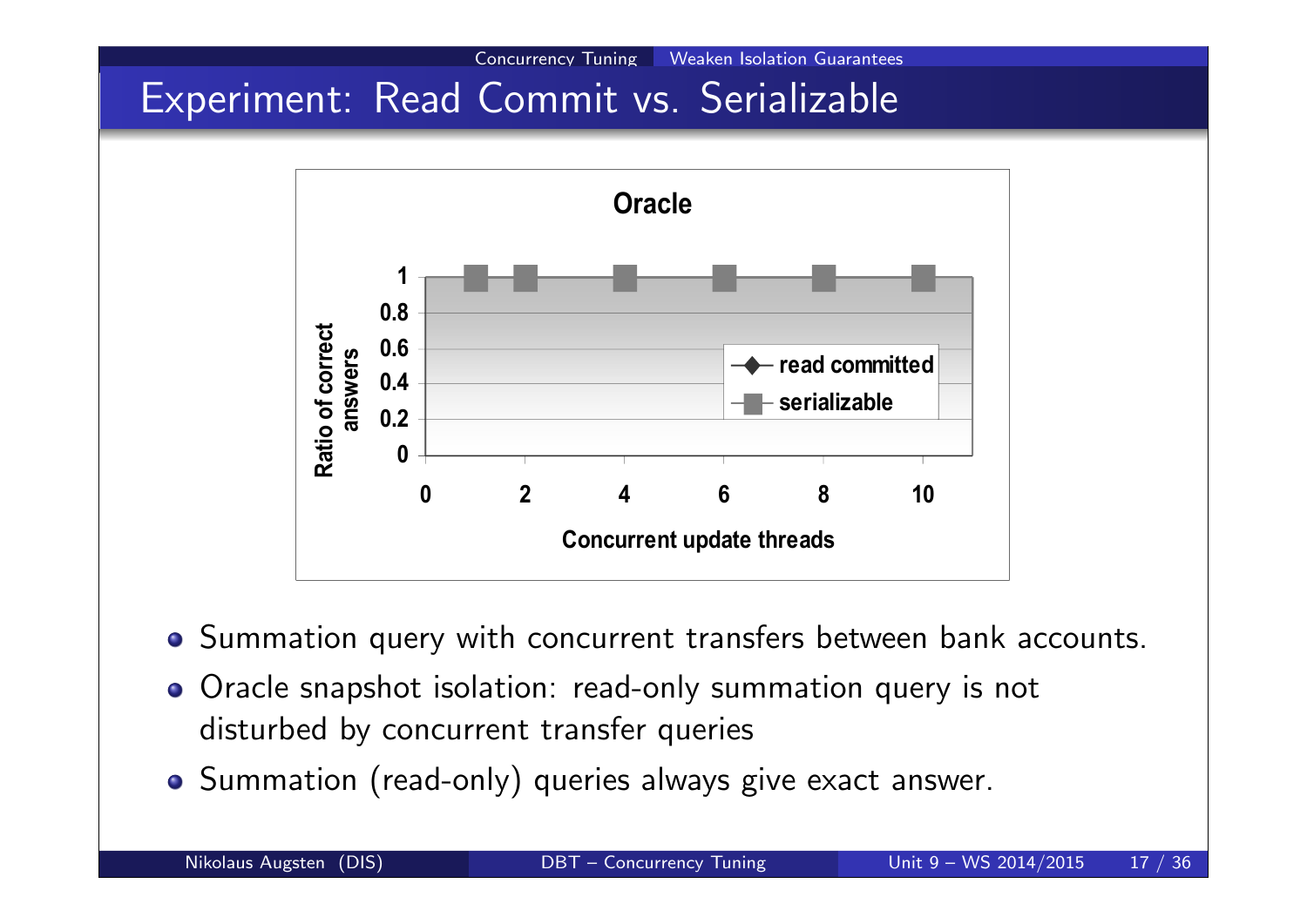

Concurrency Tuning Weaken Isolation Guarantees

- Both "read commit" and "serializable" use snapshot isolation.
- "Serializable" rolls back transactions in case of write conflict.
- **•** Summation queries always give exact answer.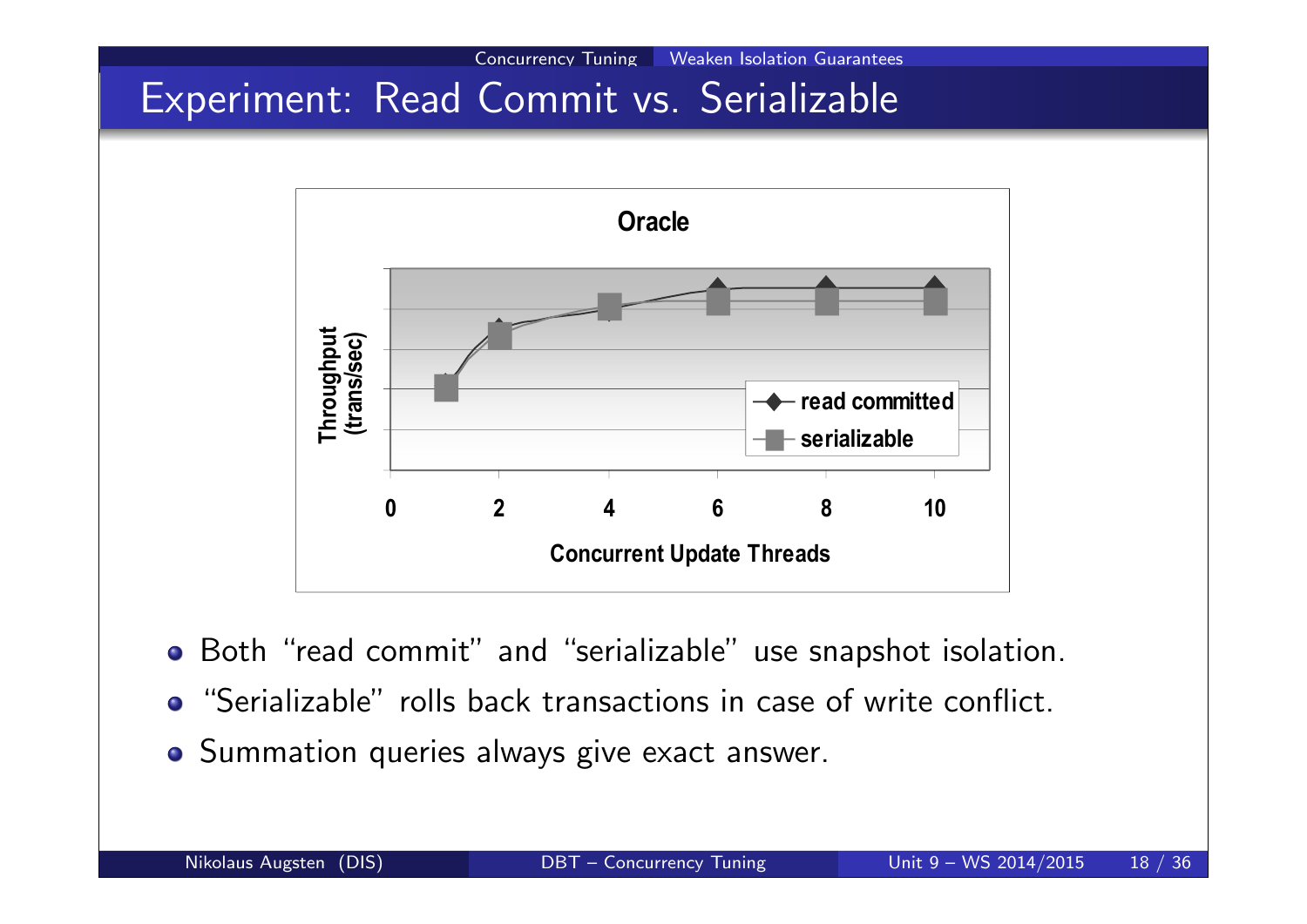## **Outline**



- Weaken Isolation Guarantees
- **Transaction Chopping**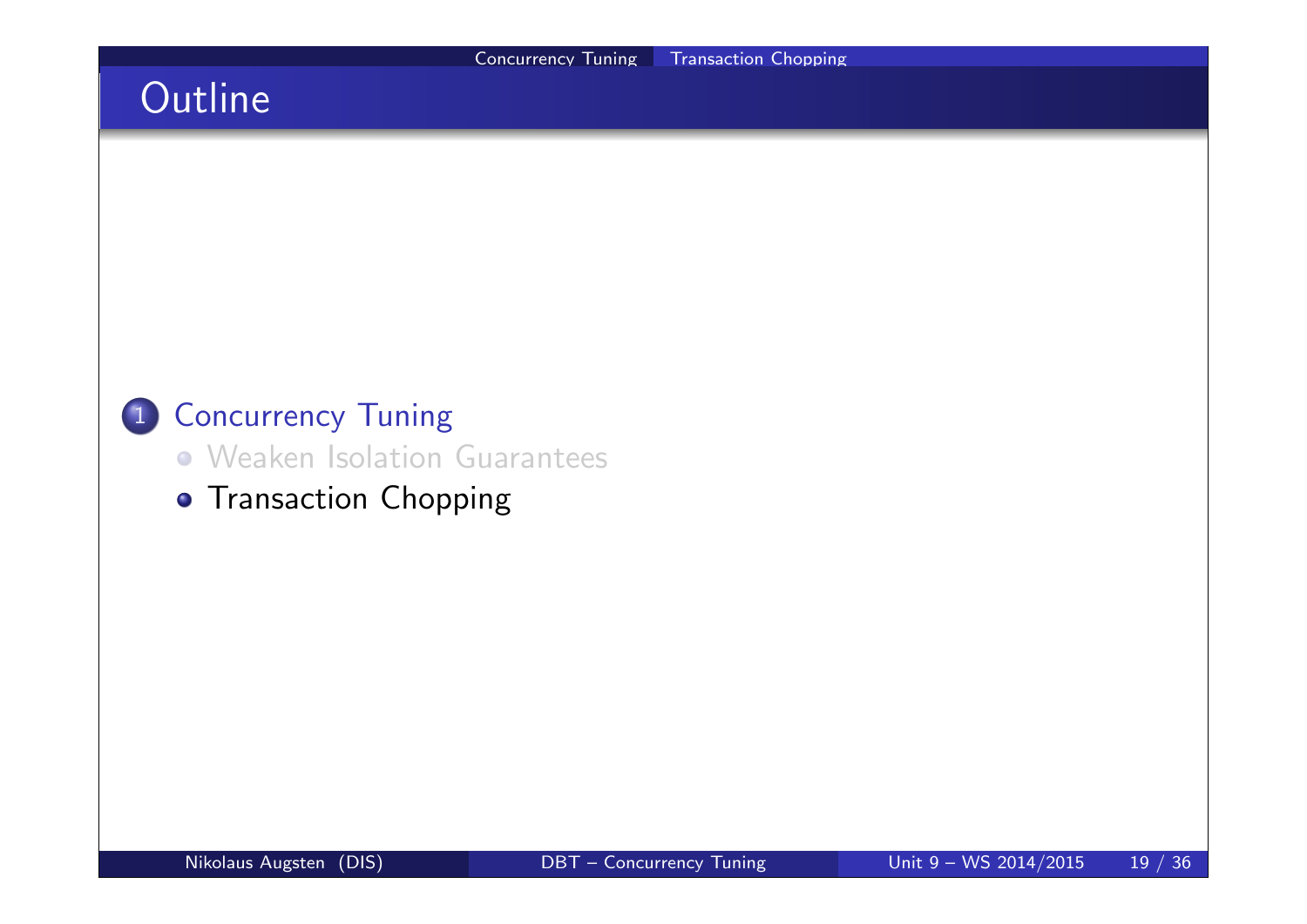## Chopping Long Transactions

#### **•** Shorter transactions

- request less locks (thus they are less likely to be blocked or block an other transaction)
- require other transactions to wait less for a lock
- are better for logging

#### **o** Transaction chopping:

- split long transactions into short ones
- don't scarify correctness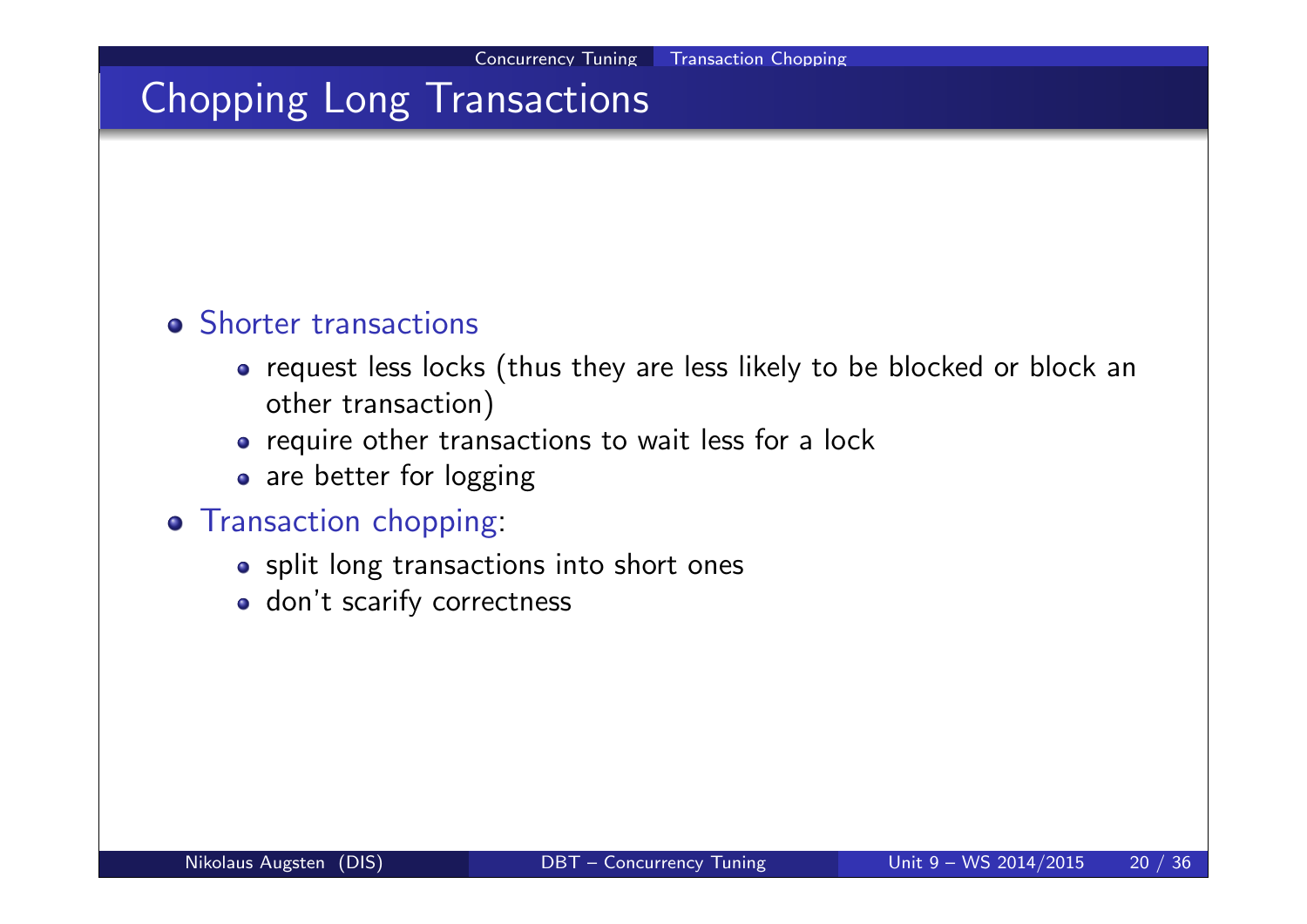## **Terminology**

- Transaction: sequence of disc accesses (read/write)
- Piece of transaction: consecutive subsequence of database access.
	- example transaction  $T : R(A), R(B), W(A)$
	- $R(A)$  and  $R(A), R(B)$  are pieces of T
	- $R(A)$ ,  $W(A)$  is not a piece of T (not consecutive)
- Chopping: partitioning transaction it into pieces.
	- example transaction  $T : R(A), R(B), W(A)$
	- $T_1$ :  $R(A)$ ,  $R(B)$  and  $T_2$ :  $W(A)$  is a chopping of T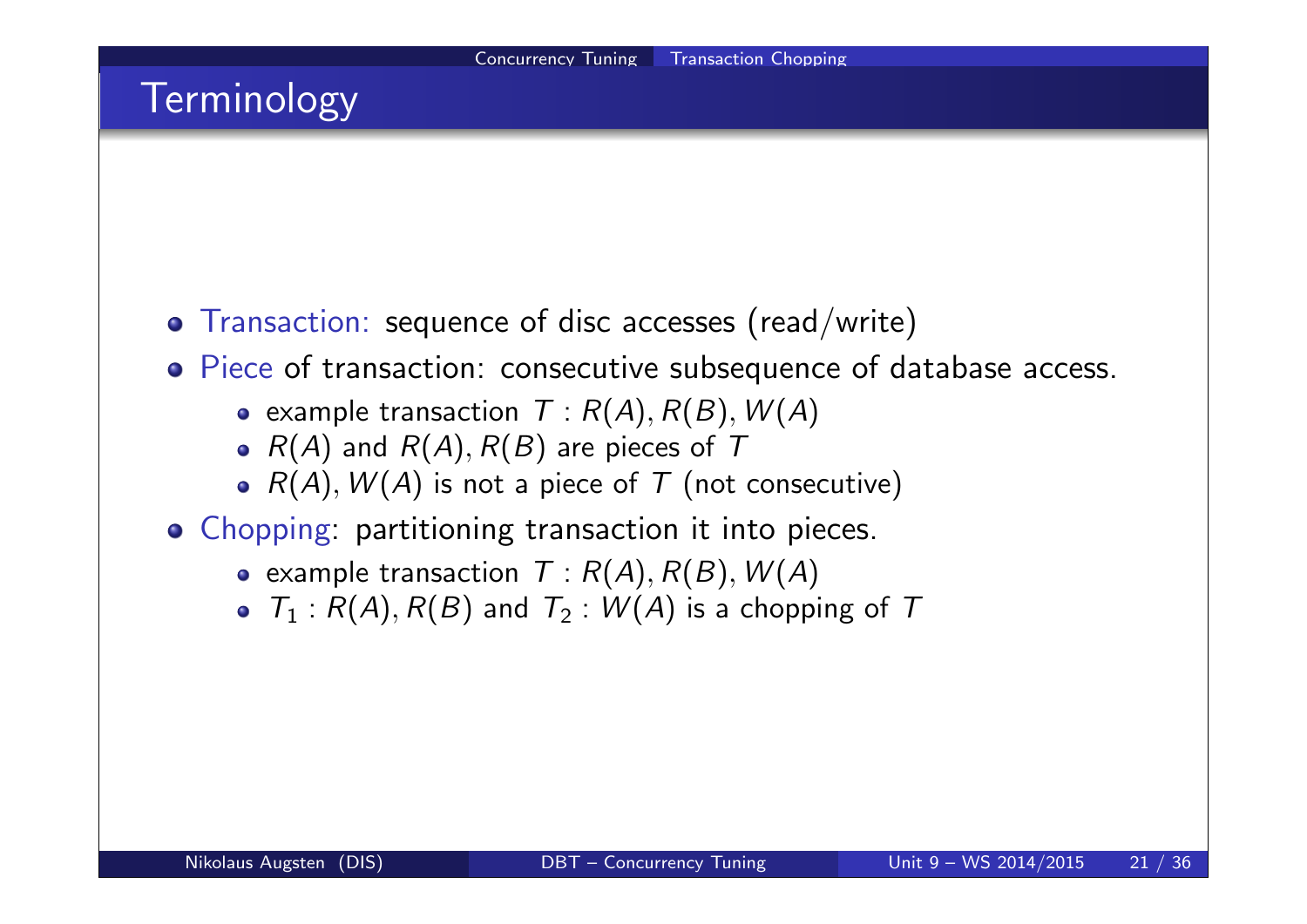## Split Long Transactions - Example 1

#### Bank with accounts and branches:

- each account is assigned to exactly one branch
- branch balance is sum of accounts in that branch
- customers can take out cash during day
- **o** Transactions over night:
	- update transaction: reflect daily withdrawals in database
	- balance checks: customers ask for account balance (read-only)
- $\bullet$  Update transaction  $T_{\text{blob}}$ 
	- updates all account balances to reflect daily withdrawals
	- updates the respective branch balances
- Problem: balance checks are blocked by  $T_{blob}$  and take too long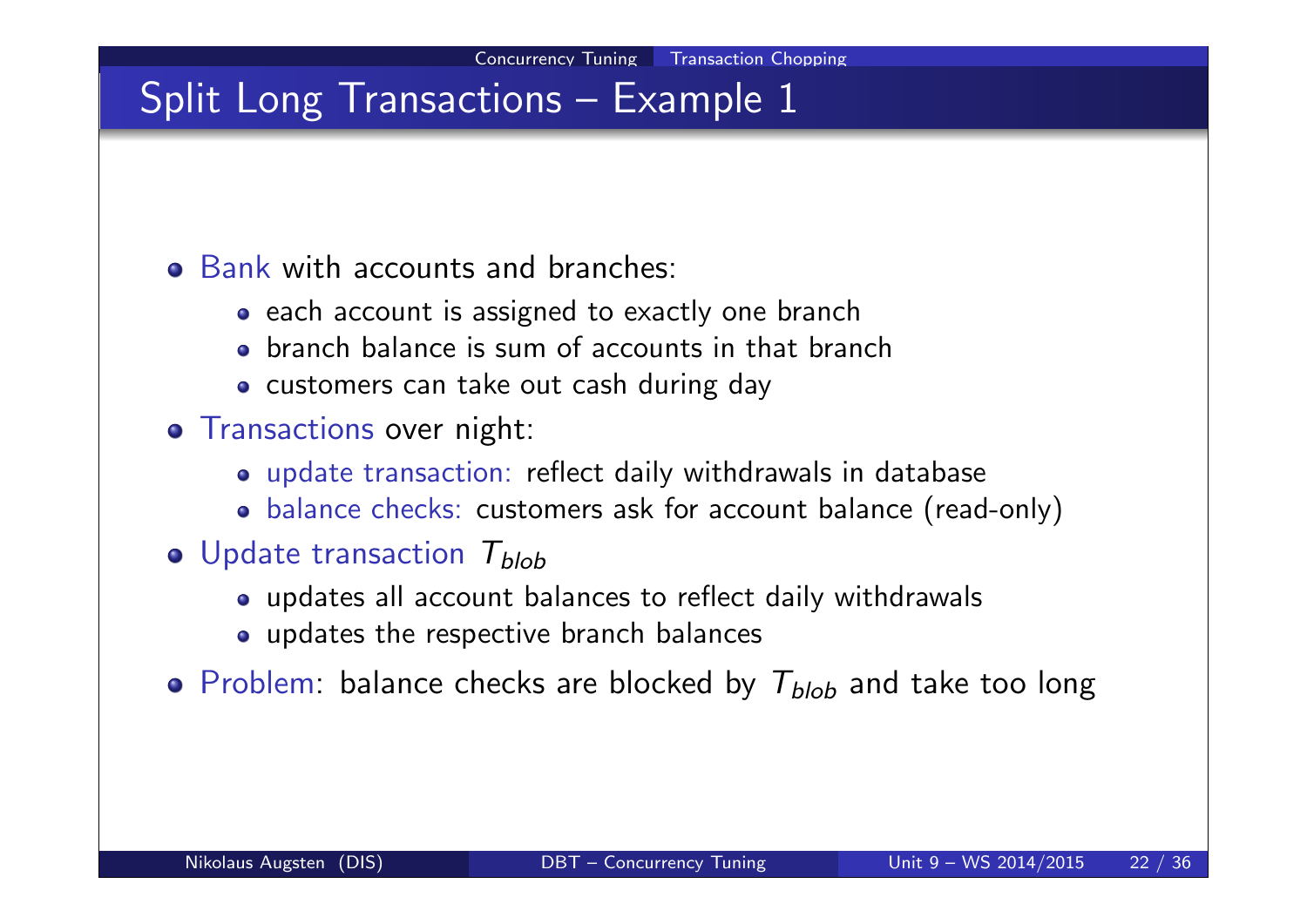### Split Long Transactions – Example 1

- $\bullet$  Solution: split update transactions  $T_{blob}$  into many small transactions
- Variant 1: each account update is one transaction which
	- updates one account
	- updates the respective branch balance
- Variant 2: each account update consists of two transactions
	- $\bullet$   $\tau_1$  : update account
	- $\bullet$   $\tau_2$ : update branch balance
- o Note: isolation does not imply consistency
	- both variants maintain serializability (isolation)
	- variant 2: consistency (sum of accounts equal branch balance) compromised if only one of  $\,_1$  or  $\,_2$  commits.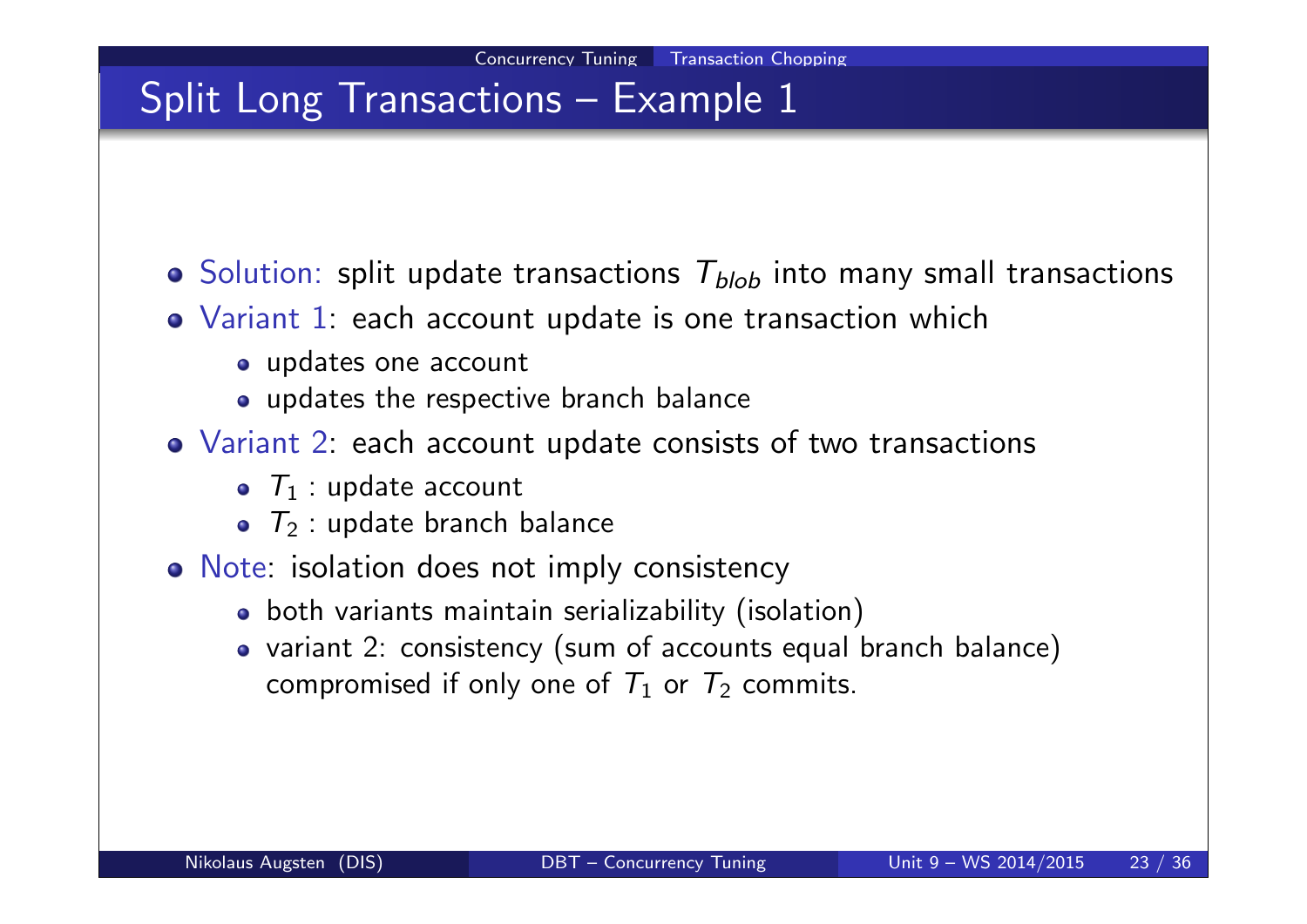### Split Long Transactions – Example 2

- Bank scenario as in Example 1.
- **o** Transactions
	- update transaction: each transaction updates one account and the respective branch balance (variant 1 in Example 1)
	- balance checks: customers ask for account balance (read-only)
	- consistency  $(\mathcal{T}')$ : compute account sum for each branch and compare to branch balance
- Splitting:  $\mathcal{T}'$  can be split into transactions for each individual branch
- Serializability maintained:
	- consistency checks on different branches share no data item
	- updates leave database in consistent state for  $\mathcal{T}'$
- Note: update transaction can not be further split (variant 2)!
- o Lessons learned:
	- sometimes transactions can be split without sacrificing serializability
	- adding new transaction to setting may invalidate all previous chopping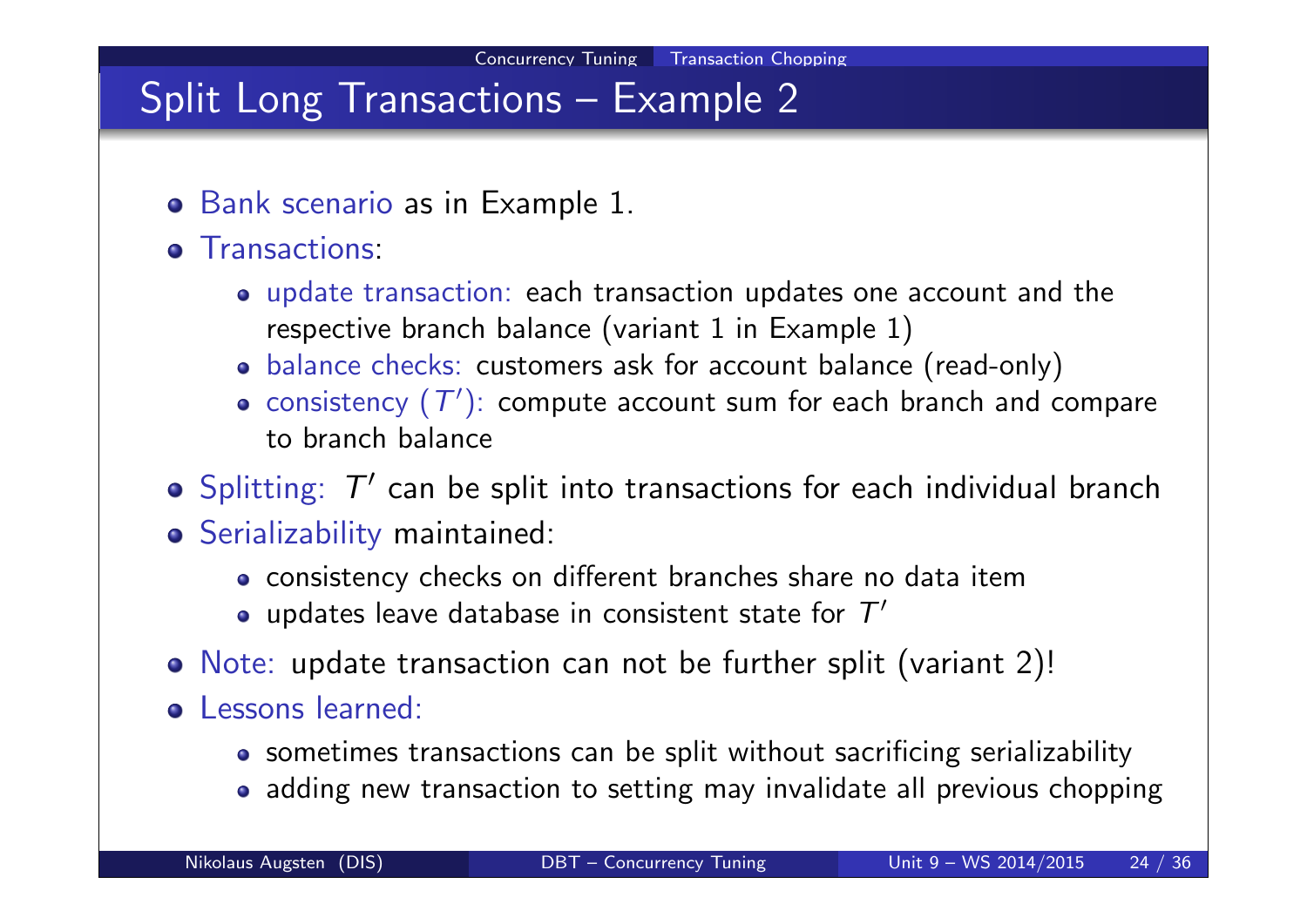## Formal Chopping Approach

- Assumptions: when can the chopping be applied?
- Execution rules: how must chopped transactions be executed?
- Chopping graph: which chopping is correct?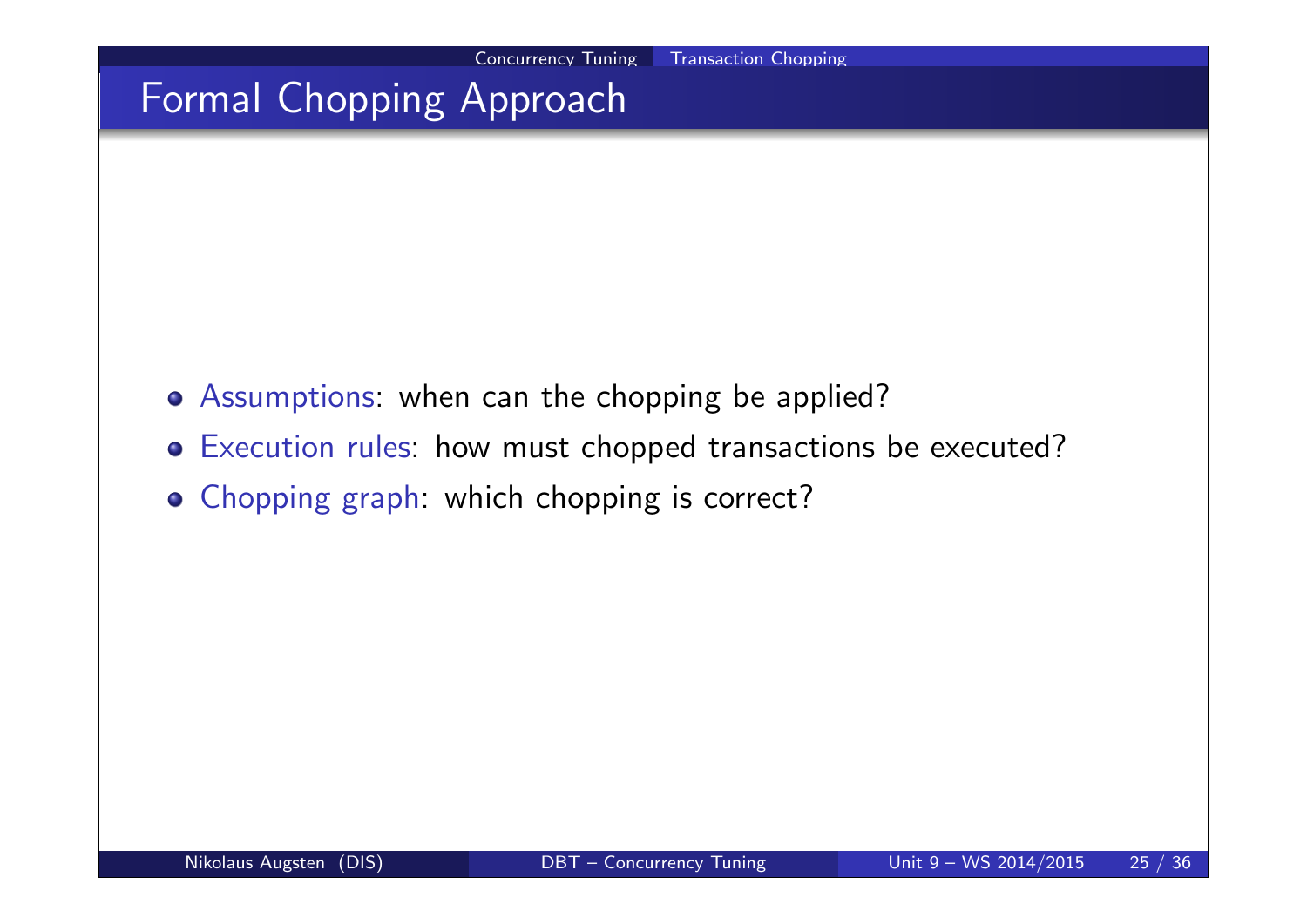## Assumptions for Transaction Chopping

- 1. Transactions: All transactions that run in an interval are known.
- 2. Rollbacks: It is known where in the transaction rollbacks are called.
- 3. Failure: In case of failure it is possible to determine which transactions completed and which did not.
- 4. Variables: The transaction code that modifies a program variable x must be reentrant, i.e., if the transaction aborts due to a concurrency conflict and then executes properly,  $x$  is left in a consistent state.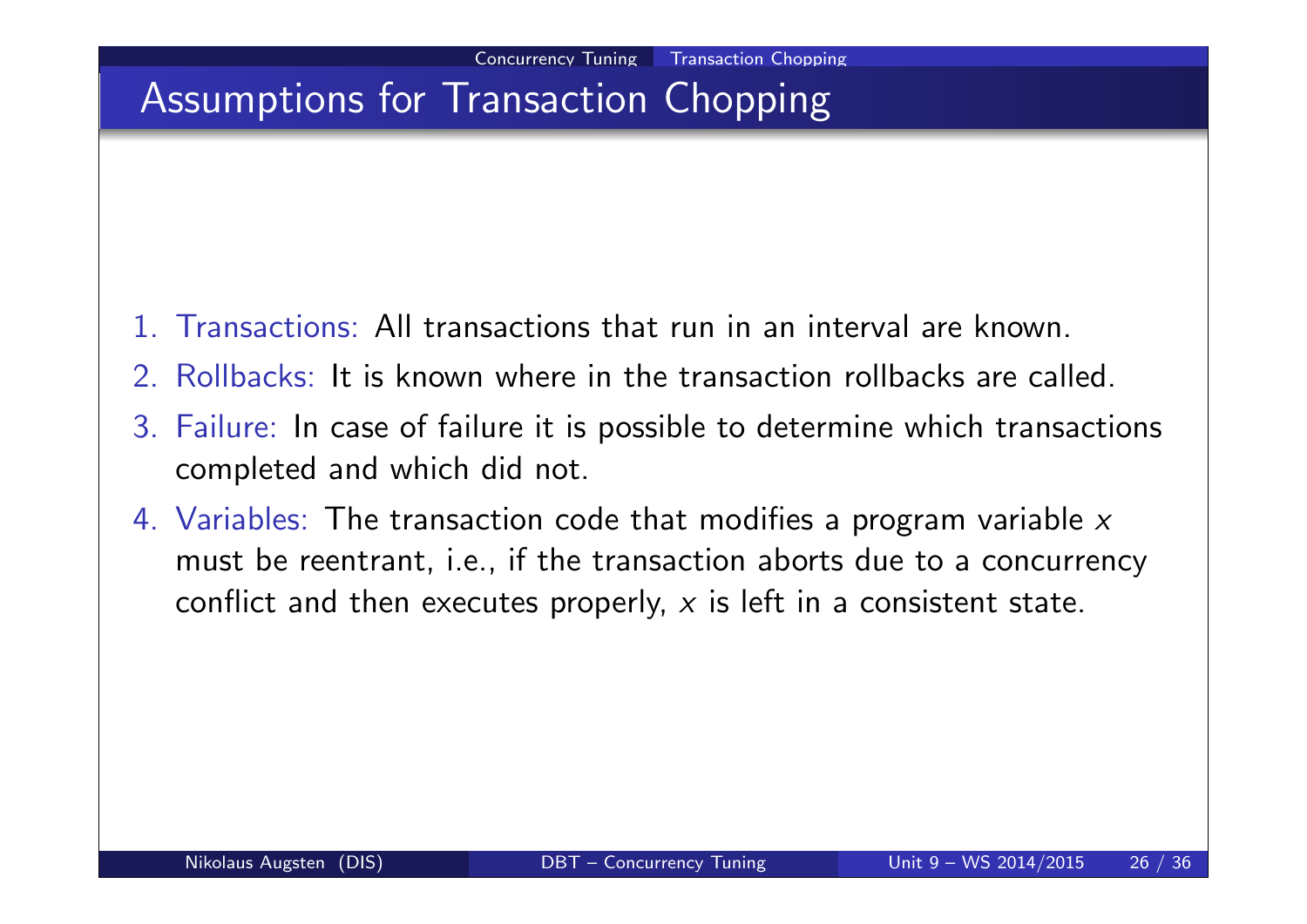### Execution Rules

- 1. Execution order: The execution of pieces obeys the order given by the transaction.
- 2. Lock conflict: If a piece is aborted due to a lock conflict, then it will be resubmitted until it commits.
- 3. Rollback: If a piece is aborted due to a rollback, then no other piece for that transaction will be executed.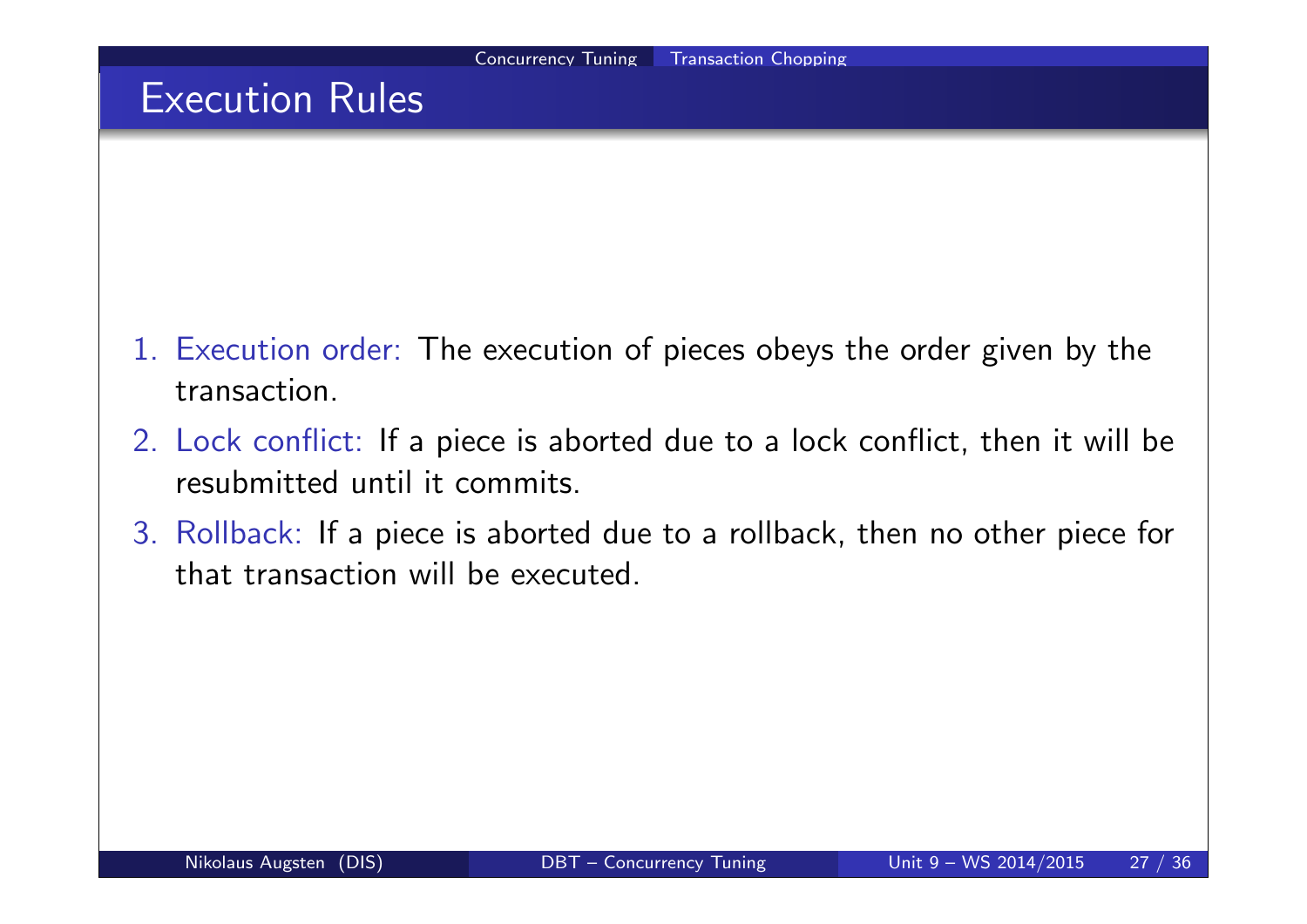## The Transaction Chopping Problem

- Given: Set  $A = \{T_1, T_2, \ldots, T_n\}$  of (possibly) concurrent transactions.
- $\bullet$  Goal: Find a chopping B of the transactions in A such that any serializable execution of the transactions in  $B$  (following the execution rules) is equivalent so some serial execution of the transaction in  $A$ . Such a chopping is said to be correct.
- Note: The "serializable" execution of  $B$  may be concurrent, following a protocol for serializability.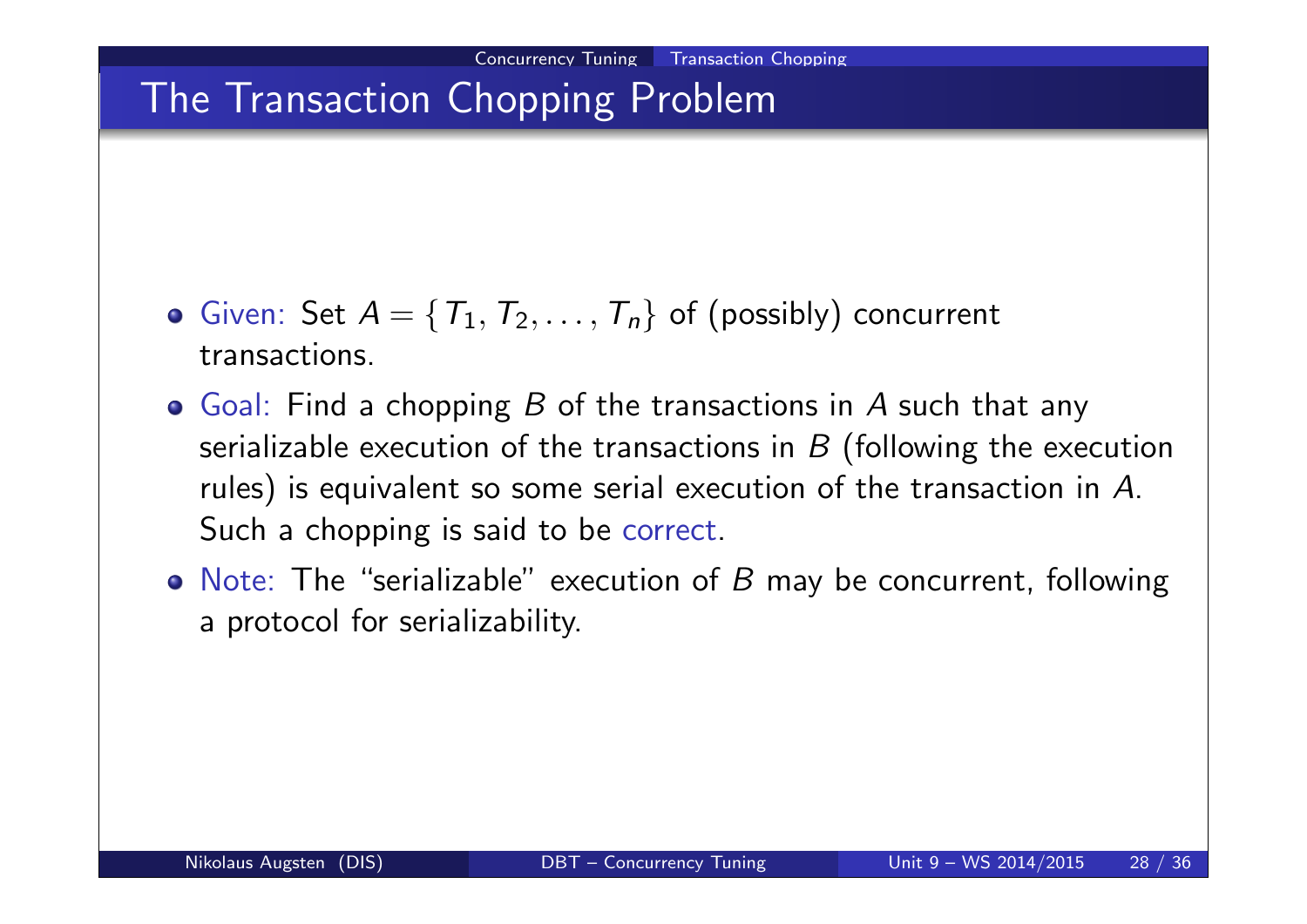## Chopping Graph

- We represent a specific chopping of transactions as a graph.
- Chopping graph: undirected graph with two types of edges.
	- nodes: each piece in the chopping is a node
	- C-edges: edge between any two conflicting pieces
	- S-edges: edge between any two sibling pieces
- Conflicting pieces: two pieces  $p$  and  $p'$  conflict iff
	- $\rho$  and  $\rho'$  are pieces of different original transactions
	- both  $\rho$  and  $\rho'$  access a data item  $x$  and at least one modifies it
- Sibling pieces: two pieces  $p$  and  $p'$  are siblings iff
	- $\bm{\rho}$  and  $\bm{\rho}'$  are neighboring pieces of the same original transactions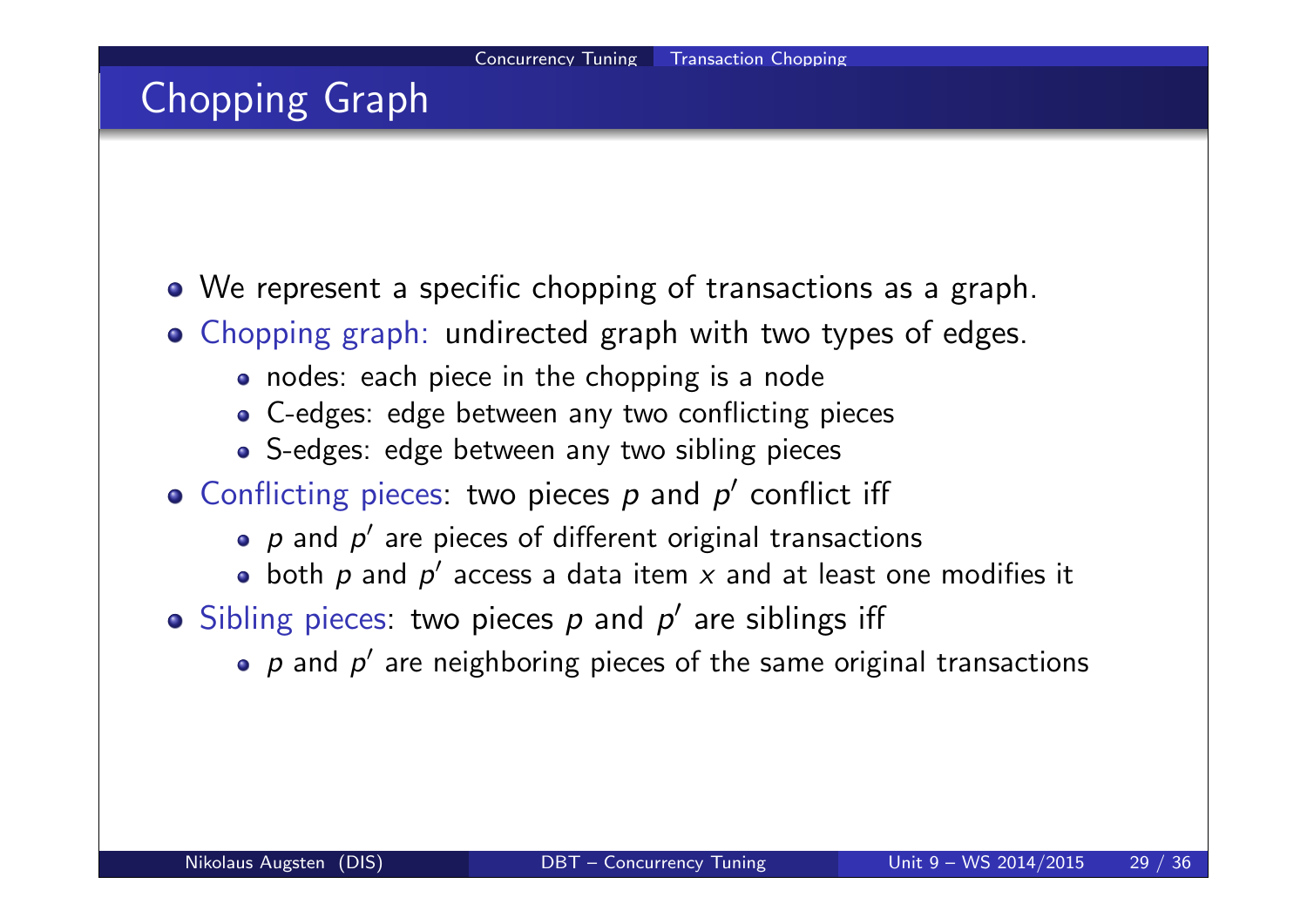## Chopping Graph – Example

Notation: chopping of possibly concurrent transactions.

- o original transactions are denoted as  $T_1, T_2, \ldots$
- chopping  $\mathcal{T}_i$  results in pieces  $\mathcal{T}_{i1},\mathcal{T}_{i2},\ldots$

• Example transactions:  $(T_1 : R(x), R(y), W(y)$  is split into  $T_{11}, T_{12})$ 

- $T_{11}$  :  $R(x)$
- $T_{12}$  :  $R(y)$ ,  $W(y)$
- $\bullet$   $\tau_2$  :  $R(x)$ ,  $W(x)$
- $T_3 : R(y), W(y)$
- **o** Conflict edge between nodes
	- $T_{11}$  and  $T_2$  (conflict on x)
	- $T_{12}$  and  $T_3$  (conflict on y)
- Sibling edge between nodes
	- $T_{11}$  and  $T_{22}$  (same original transaction  $T_{1}$ )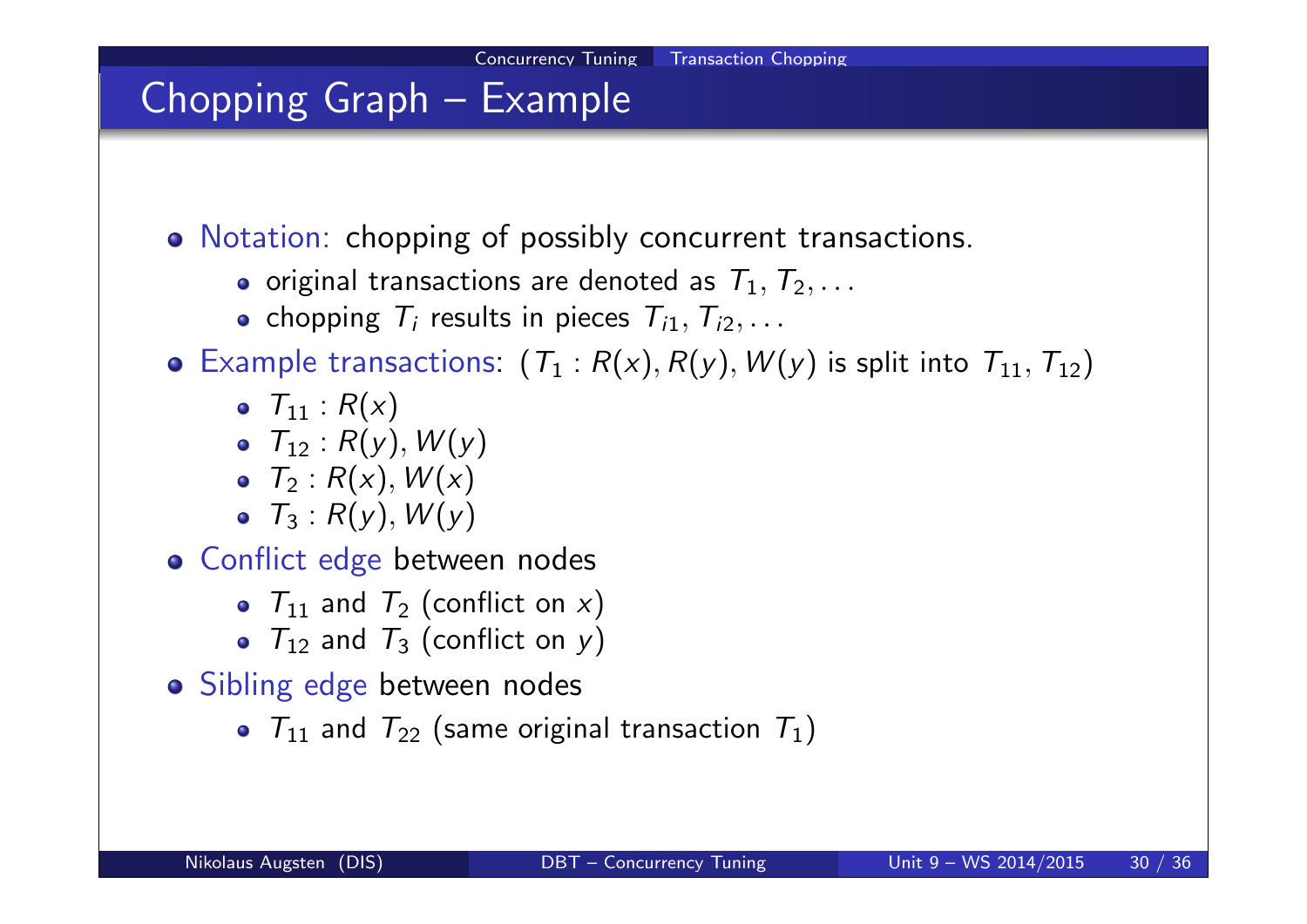### Rollback Safe

### Motivation: Transaction T is chopped into  $T_1$  and  $T_2$ .

- $T_1$  executes and commits
- $T_2$  contains a rollback statement and rolls back
- $\bullet$   $\tau_1$  is already committed and will not roll back
- in original transaction T rollback would also undo effect of piece  $T_1!$
- $\bullet$  A chopping of transaction T is rollback save if
	- $\bullet$  T has no rollback statements or
	- all rollback statements are in the first piece of the chopping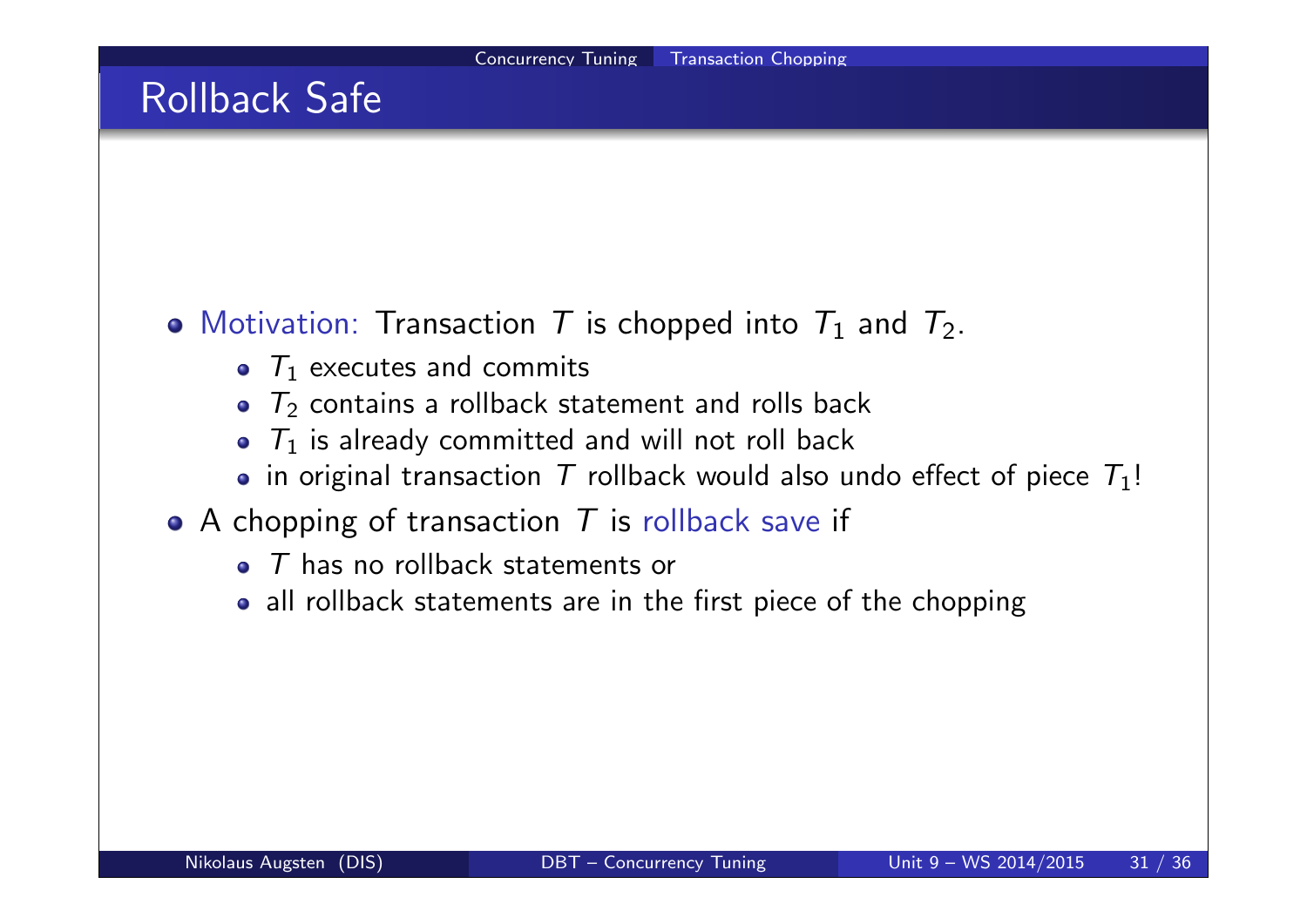### Correct Chopping

#### Theorem (Correct Chopping)

A chopping is correct if it is rollback save and its chopping graph contains no SC-cycles.

- Chopping of previous example is correct (no SC-cycles, no rollbacks)
- If a chopping is not correct, then any further chopping of any of the transactions will not render it correct.
- If two pieces of transaction  $T$  are in an SC-cycle as a result of chopping  $T$ , then they will be in a cycle even if no other transactions (different from  $T$ ) are chopped.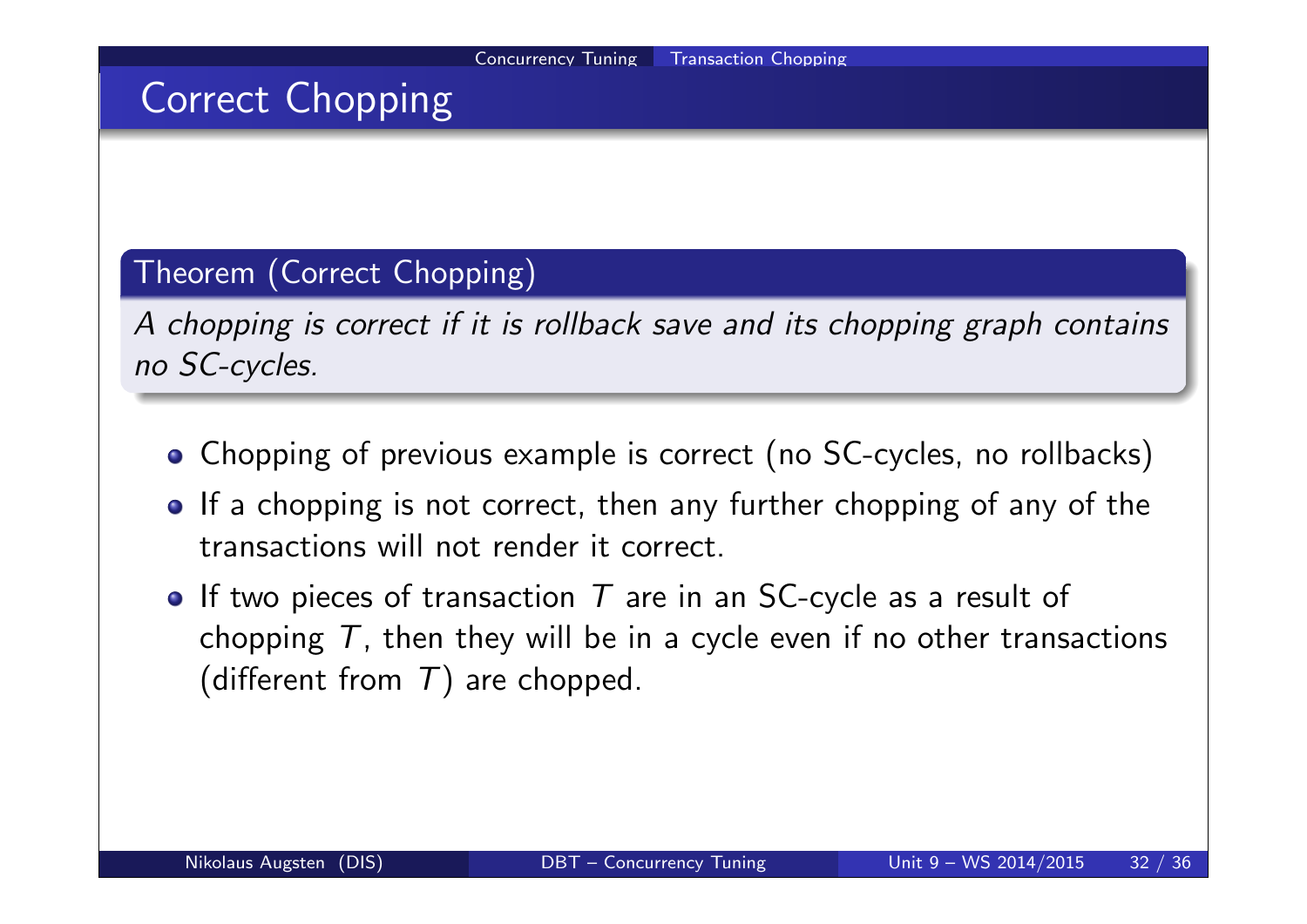## Private Chopping

- $\bullet$  Private chopping: Given transactions  $T_1, T_2, \ldots, T_n$ .  $T_{i1}, T_{i2}, \ldots, T_{ik}$  is a private chopping of  $T_i$  if
	- there is no SC-cycle in the graph with the nodes
		- $\{T_1, \ldots, T_{i1}, \ldots, T_{ik}, \ldots, T_n\}$
	- $T_i$  is rollback save
- Private chopping rule: The chopping that consists of private $(\mathcal{T}_1),$  private $(\mathcal{T}_2),\ldots,$  private $(\mathcal{T}_n)$  is correct.
- **o** Implication:
	- each transaction  $\, {\cal T}_i \,$  can be chopped in isolation, resulting in  ${\it private}( \, {\cal T}_i)$
	- overall chopping is union of private choppings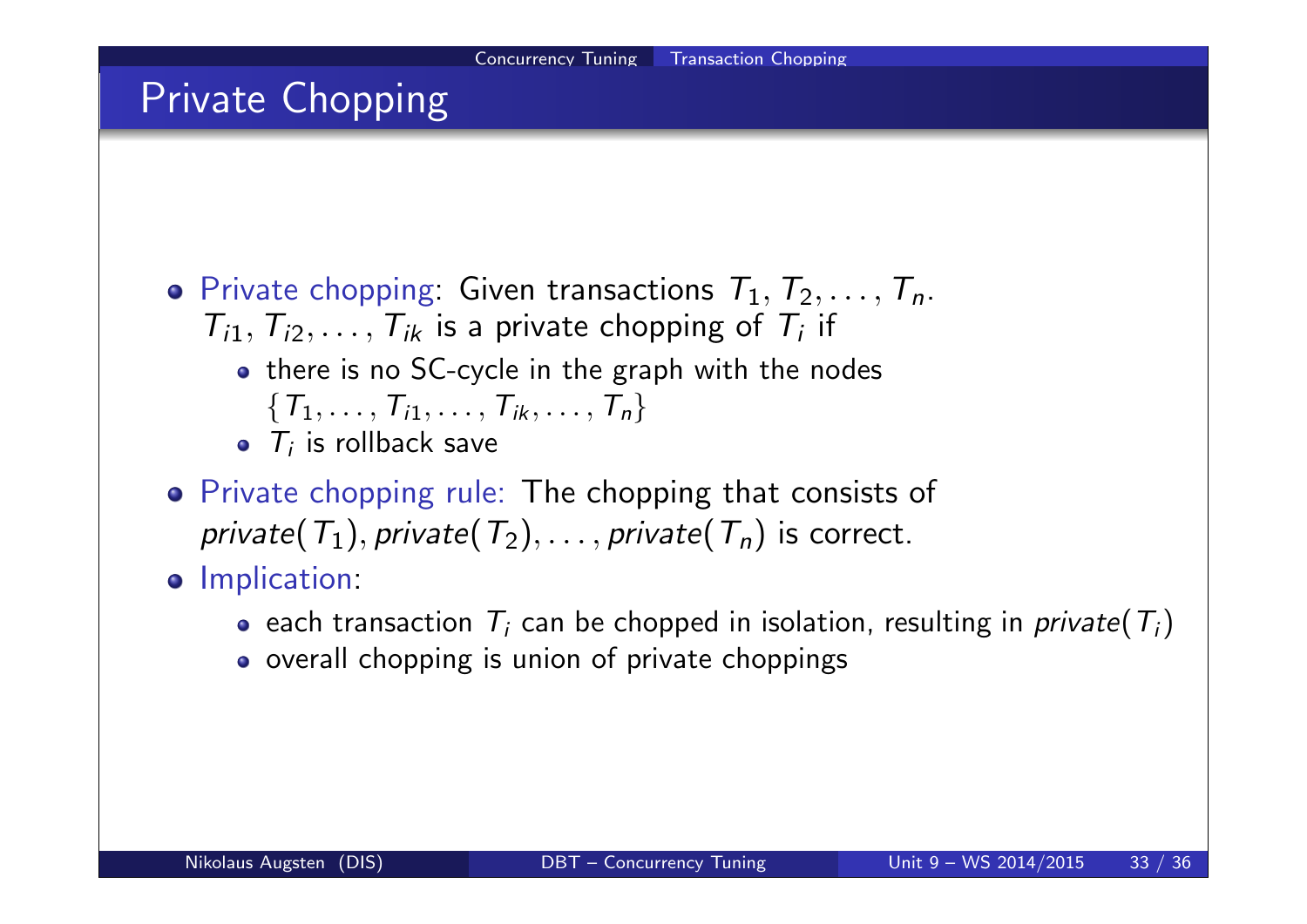## Chopping Algorithm

- 1. Draw an S-edge between the  $R/W$  operations of a single transaction.
- 2. For each data item  $x$  produce a write list, i.e., a list of transactions that write this data item.
- 3. For each  $R(x)$  or  $W(x)$  in all transactions:
	- (a) look up the conflicting transactions in the write list of  $x$
	- (b) draw a C-edge to the respective conflicting operations
- 4. Remove all S-edges that are involved in an SC-cycle.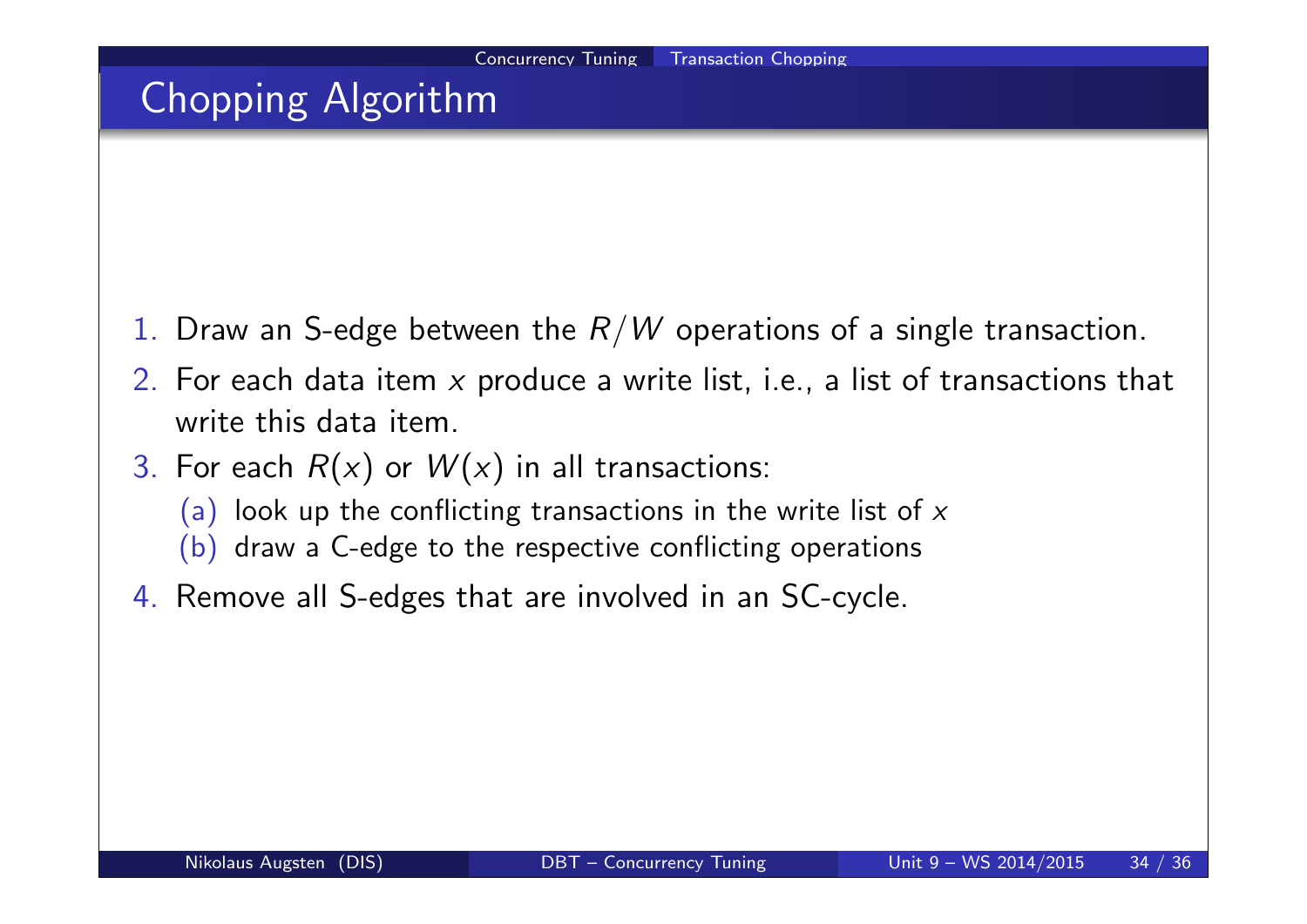### Chopping Algorithm – Example

- Transactions:  $(Rx = R(x), Wx = W(x))$ 
	- $\bullet$   $T_1$  : Rx, Wx, Ry, Wy
	- $\bullet$   $T_2$  : Rx, Wx
	- $\bullet$   $T_3$  :  $R_V$ ,  $R_z$ ,  $W_V$
- Write lists:  $x: T_1, T_2$ ;  $y: T_1, T_3$ ;  $z: \emptyset$
- C-edges:
	- $T_1: Rx T_2.Wx, Wx T_2.Wx, Ry T_3.Wy, Wy T_3.Wy$
	- $T_2$ :  $Rx T_1.Wx$  ( $Wx T_1.Wx$ : see  $T_1$ )
	- $T_3$ :  $Ry T_1.Wy$  ( $Wy T_1.Wy$ : see  $T_1$ )
- Remove S-edges:  $T_1$ :  $Rx Wx$ ,  $Ry Wy$ ;  $T_2$ :  $Rx Wx$ ;  $T_3$ :  $R_V - R_Z$ ,  $R_Z - W_V$
- **•** Final chopping:
	- $\bullet$   $T_{11}$  : Rx, Wx;  $T_{12}$  : Rv, Wv
	- $\bullet$   $T_2$  : Rx, Wx
	- $\bullet$   $T_3$  :  $R_V$ ,  $R_Z$ ,  $W_V$